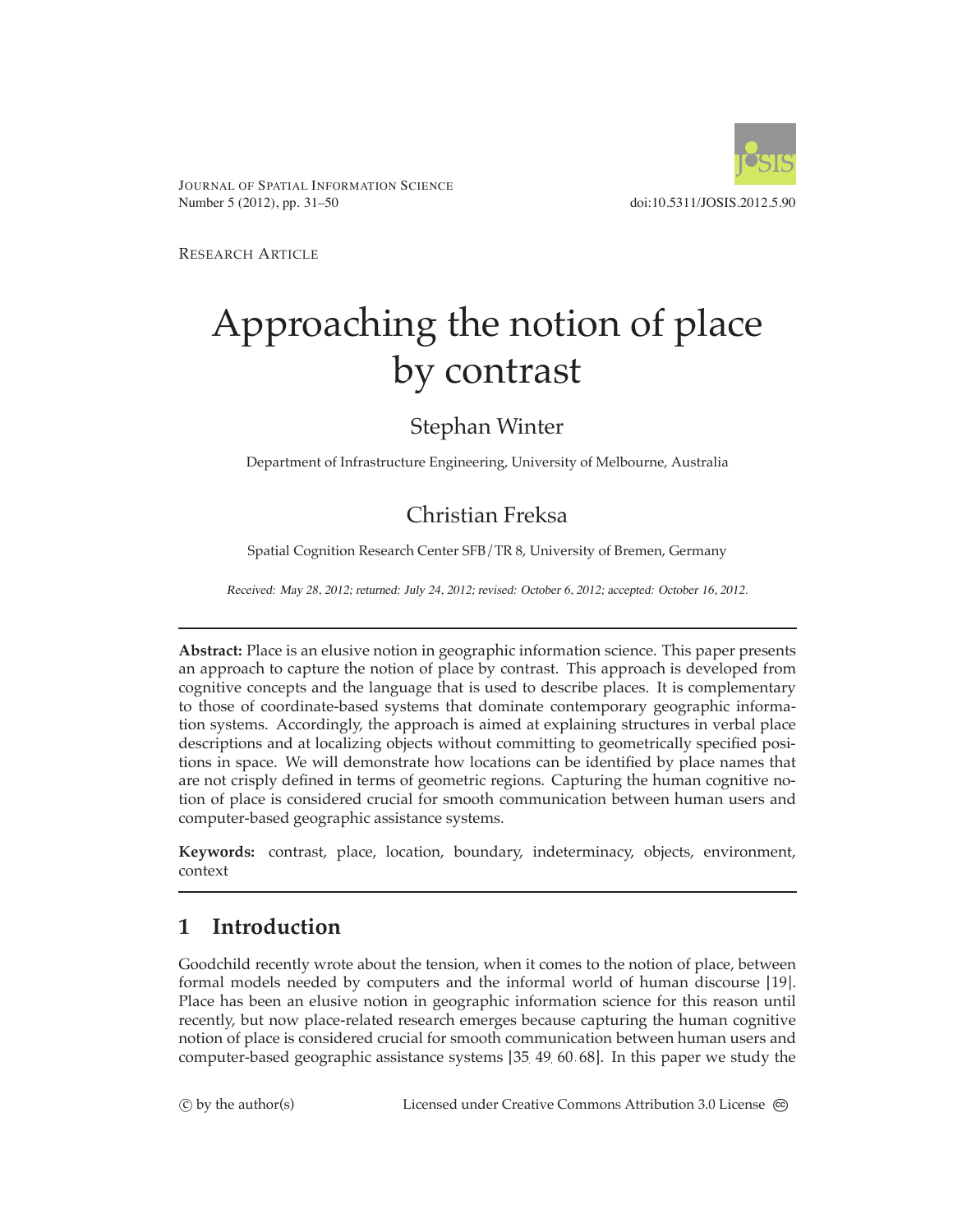notion of place as it is used in common language for answering explicit or implied *where* questions, and use an approach by the principle of contrast to build bridges towards formal models.

In cognitive and communicative tasks, place functions primarily as spatial anchor. The anchor locates, and connects by location, objects and events as they occur in what-, why-, when-, or how-constructions. For example, in an expression *An accident happened on Beaver Street this morning*, the place *on Beaver Street* is anchoring an event in space, answering a hypothetical or real where question. Places are typically determined by entities in the geographic environment (objects or events) or by relations between entities in the environment rather than by externally imposed coordinates and geometric properties.

As interrelated processes, cognition and language make use of places. For example, spatial reasoning happens on qualitative spatial relationships between places [\[13\]](#page-15-0), and everyday language refers to named and unnamed places (e.g., *on Federation Square*, *at the road intersection*) and the relationships between them (e.g., *at Birrarung Marr near Federation Square*). Sketches, as non-metric graphical externalizations of cognitive or verbal representations, also reflect configuration knowledge of places and their relationships. And yet, despite recent progress in neuroscience and cognitive science our knowledge about cognitive representations and reasoning is not sufficient to characterize formally the entities, relations, and operations that would enable us to build a system that reflects the computational processes of spatial representations in our mind.

Freksa and Barkowsky [\[14\]](#page-15-1) argue, for example, that the categorization into entities and relations is task-dependent. The authors illustrate this with street networks. In navigation tasks intersections are perceived as origins or destinations (or places), and street segments connect these places; alternatively, in road maintenance tasks, streets are conceived as entities, and intersections are conceived as relations between streets. But even externalized knowledge, stored in spatial databases, is challenged by the task of representing places, for a variety of reasons such as indeterminacy, context-dependence of meanings, vernacular expressions, or just the discrepancy between the formal semantics of databases and the cognitive semantics of everyday reasoning.

In this paper we will attempt to capture the cognitive and linguistic nature of notions of places, as expressed in place names or place descriptions, by the principle of contrast. We will argue that cognition of, and communication about place in spatial environments is a matter of sufficiency. Sufficiency can be captured by contrast sets, that is, by specifying the meaning of a place in a given context by explicating the contrast to other places. People conceptualize a portion of an environment as a place if their embodied experience of this portion shows a wholeness against the background, i.e., if it has some contrasting properties to its environment or to other places. Referring to such human embodied experience, our arguments and examples will focus on geographic places, i.e., on places in our physical environment of vista, environmental, or geographic scale as defined by Montello [\[33\]](#page-17-1).

The paper is structured as follows. After reviewing the challenges of dealing with place in current information systems (Section [2\)](#page-2-0) we elaborate on the contrast principle in Section [3.](#page-3-0) This principle will be identified in perception and cognition in Section [4,](#page-5-0) and in communication in Section [5.](#page-8-0) Section [6](#page-12-0) demonstrates the identified mechanisms in data from a larger corpus of place descriptions. Section [7](#page-13-0) concludes the paper.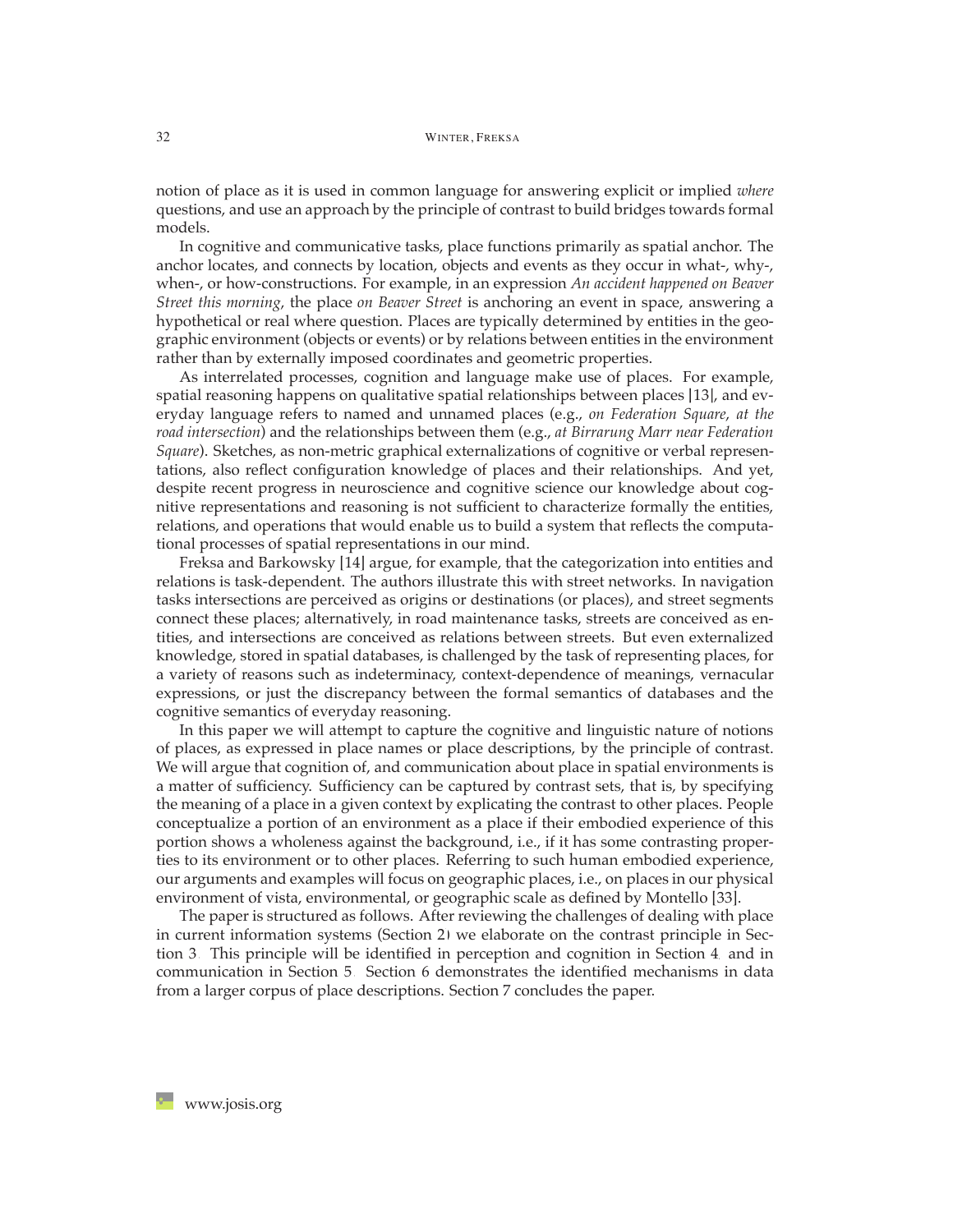# <span id="page-2-0"></span>**2 Place in current information systems**

Verbal references to named or unnamed places, or more complex verbal place descriptions containing several such references linked by spatial relationships, are different from the common localization approach of geographic information systems and spatial databases. Spatial databases primarily localize spatial entities by coordinates in spatial reference systems, and attach names as parameters to these geometric entities. It is well known that many places resist attempts to be described this way due to their complex geometry or due to indeterminate boundaries [\[7\]](#page-15-2). Accordingly, "place" is not a category in these systems. The closest matches are conventional databases for place names, such as gazetteers, address directories, or business directories. They associate a place name with a location described by a point in a spatial reference system [\[22\]](#page-16-1). A point is anchoring a name (label) on a map, but is insufficient to capture the spatial extent of a place, or to reconstruct spatial relationships between places. Since these points represent extended objects with potentially complex shapes, these objects can have quite different relationships than their representative points. For example, for local reasoning the distance between two places is badly represented by the distance between their centroids, and whether I am on Federation Square cannot be deduced beyond doubt from my position and the centroid of the spatial region called *Federation Square*.

Challenges to integrate place into coordinate-based databases are multiple. Let us discuss ambiguity, indeterminacy, preferences, and salience.

**Ambiguity** The meaning of a place name can be ambiguous. For example, multiple places around the world are called *Melbourne*, and even Melbourne in Australia has different incarnations, such as an inner city district called *Melbourne* (the central business district), a city called *Melbourne* (consisting of several districts including the central business district), and the place colloquially referred to, sometimes also called *Greater Melbourne* for disambiguation—the megacity most readers may have in mind. This means the name of a place cannot be expected to serve as unique identifier. But their spatial representation by a point cannot be either. An infinite number of points can be chosen to characterize a given  $place<sup>1</sup>$ , and the same point can be used for locating different places. To overcome certain kinds of ambiguity, conventions can be introduced. For example, to specify distances between towns or cities, their respective city halls (or general post offices) have been used as reference locations. In this paper we will demonstrate how contrast sets can be used to allow for unique interpretations of place descriptions.

**Indeterminacy** The spatial extent of a place can be indeterminate. Places such as *the city*, *downtown*, or *Mt Everest* can hardly be delineated on the basis of visible entities in the environment alone [\[54\]](#page-18-2). Various representation mechanisms have been suggested to cope with indeterminacy, such as fuzzy sets [\[1,](#page-14-0) [69\]](#page-19-1), rough sets [\[6,](#page-15-3) [36\]](#page-17-2), or supervaluation [\[5,](#page-15-4) [29\]](#page-16-2), but none of them has been widely adopted. As a visual representation, Evans and Waters suggest a spray-can tool for the visualization of indeterminate places [\[11\]](#page-15-5). Recent approaches to outlining places based on point observations use kernel density estimation [\[20,](#page-16-3) [25,](#page-16-4) [63\]](#page-19-2), which per se provides arbitrary boundaries by choosing a threshold. Kernel density provides high contrast in the core and less contrast in the fringes. In the present paper we argue

<span id="page-2-1"></span><sup>&</sup>lt;sup>1</sup>For example, the inhabited place of Melbourne, Australia, is gazetteered in the Getty Thesaurus of Geographic Names at (-37◦ 49' 00", 144◦ 58' 00") and in geonames.org at (-37◦ 48' 50", 144◦ 57' 47").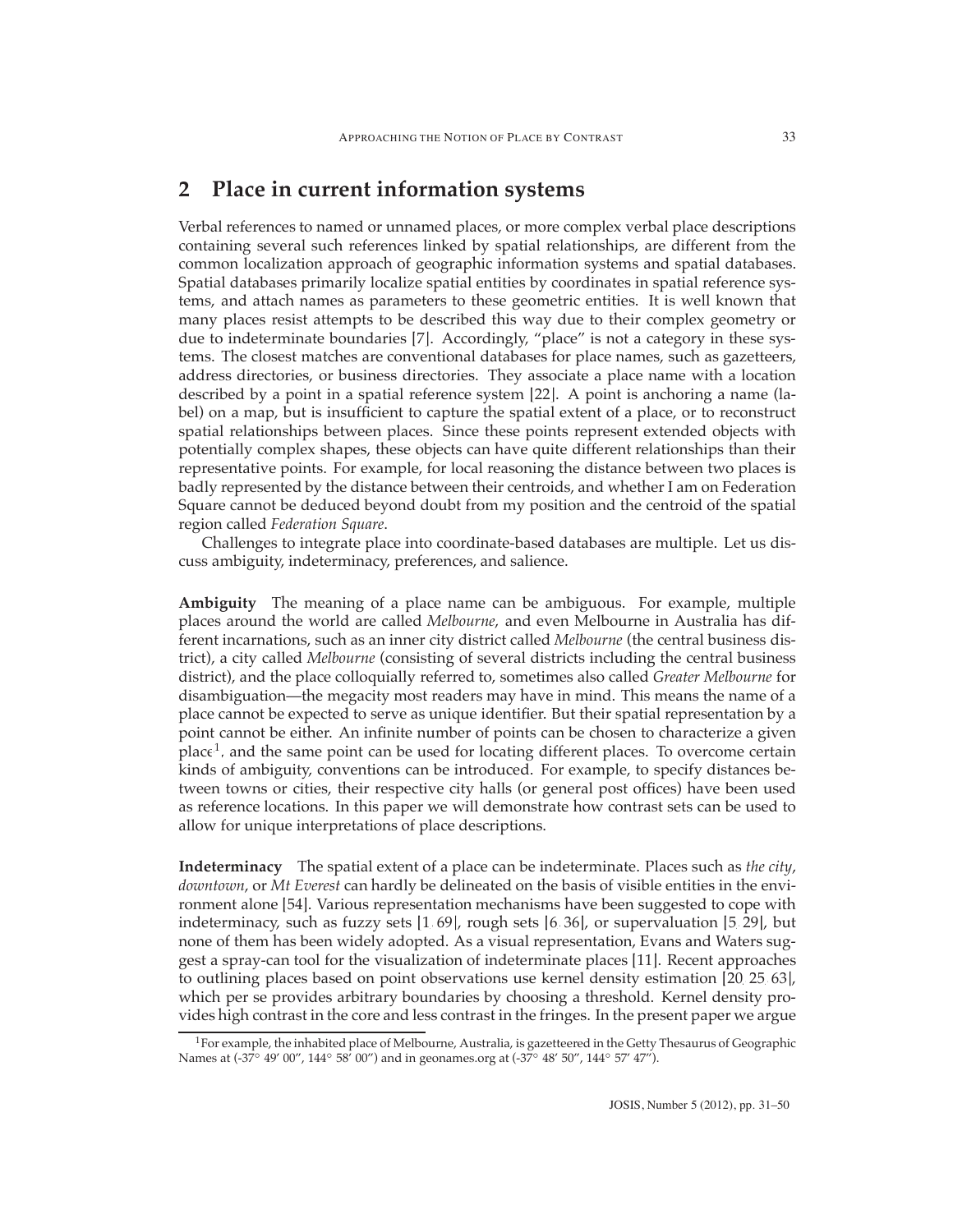that all these representation approaches may be inadequate due to the fact that they focus on the boundary rather than on the central notion of the place concept [\[14\]](#page-15-1). By denoting an underspecified area as a place, e.g., *this is the place to be*, people do not describe boundaries; they even do not describe in which ways the place is different from locations not associated with the respective place name. Shape and extent of a place can vary dynamically, typically by means of activities: when many people attend a festival or other event that "takes place" at a given place, this place may be conceived of as larger than if small or no activities are associated with it. Boundaries may or may not be imposed implicitly through associated entities or events that may be connoted through the context. We will demonstrate how contrast sets allow us to specify a level of distinction, or to use concepts of place without being specific about boundaries.

**Preferences** The meaning of place names also can be stretched intentionally by individuals. For example, real estate agents sometimes stretch the extent of a more expensive suburb to justify the asking price for a house nearby, a phenomenon called vanity addressing. Also, somebody may say *I am in Bremen* although they are actually nearby, just because this is more informative or meaningful and sufficiently correct or precise in a particular context. The prominence of Bremen dominates over other places nearby [\[67\]](#page-19-3). Individuals can also use place names not recorded in databases (vernacular). If knowledge of this name is not shared in a given communication context a negotiation by dialog can be used to relate this place name to known place names [\[43,](#page-17-3) [68\]](#page-19-0). In this paper we will demonstrate how sufficiency and dialog are natural extensions of contrast.

**Salience** Places contrast to their environments in different ways. Perceived as being distinguished in their standing, places get assigned asymmetric relationships, which can distort cognitive representations [\[9,](#page-15-6) [23,](#page-16-5) [45\]](#page-17-4). The asymmetric relationships define cognitive dependency hierarchies that are reflected in linguistic expression: in particular they can reduce the number of features to be dealt with simultaneously in a communication process, as answers to where questions have a hierarchical structure [\[51\]](#page-18-3). Salience itself is a property defined by contrast, and hence, contrast will be helpful to capture the salience of places.

In the discussion so far no particular need arose for identifying exact boundaries of places, although in spatial databases boundaries (polygons) are the first-order citizens of geometric representations. As a preview of the following sections, Table [1](#page-4-0) shows a comparison between the classical geometric representations of features in spatial databases, and representations of places in place descriptions as will be elaborated in the following sections.

# <span id="page-3-0"></span>**3 On contrast**

Contrast is a fundamental principle in sensing and understanding. It is already embedded in the response functions of neurons, which enhance response in the presence of stimulus contrast, such that stimulus contrast is correlated with stimulus saliency. Neuroscience states that human perception treats the cognition of *what* (identification of a stimulus) separately from the cognition of *where* (localization of a stimulus) [\[18,](#page-16-6)[32](#page-17-5)[,50\]](#page-18-4). Also, psychophysi-

**[www.josis.org](http://www.josis.org)**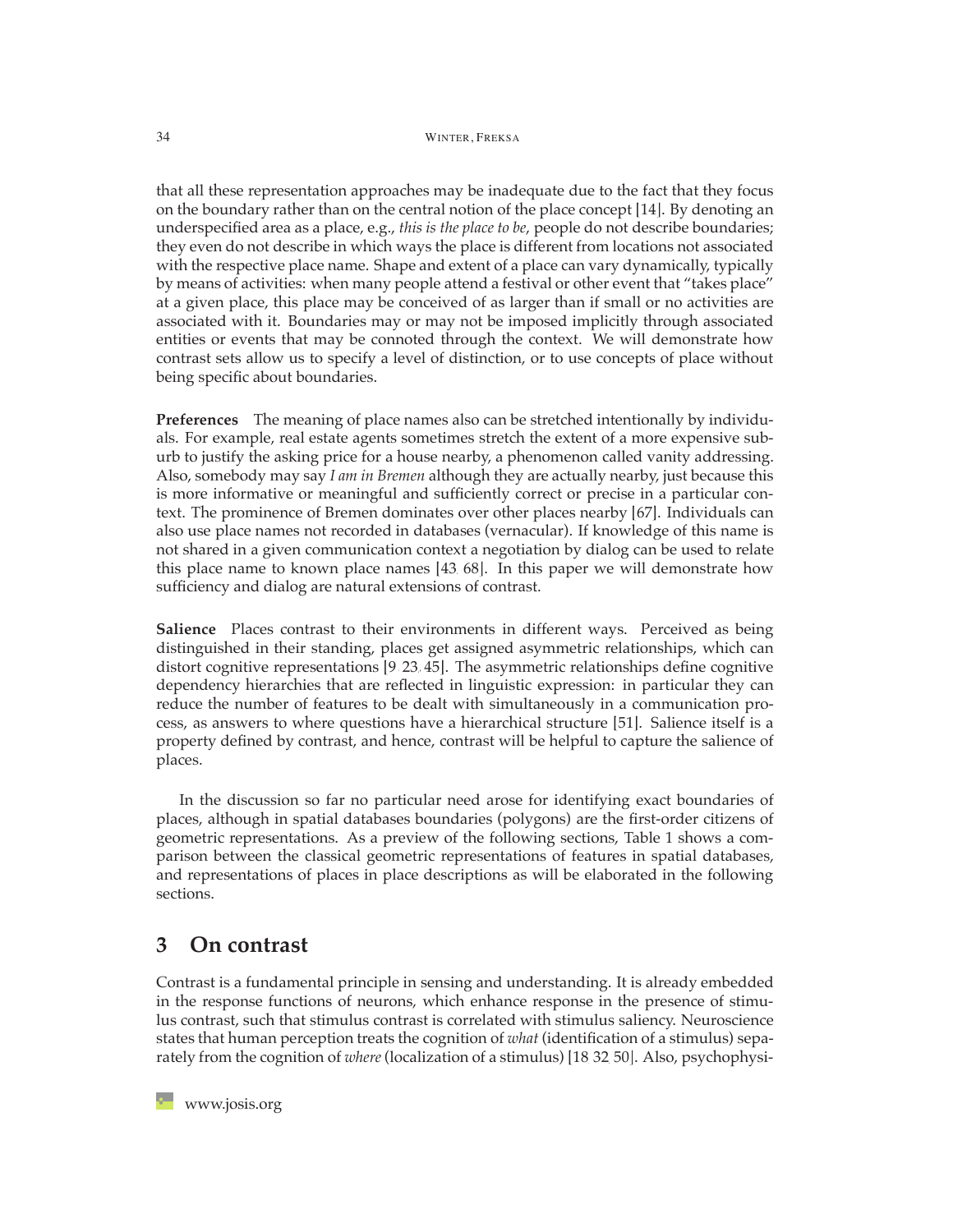| Geometric representation                                                                  | Place representation                           |  |
|-------------------------------------------------------------------------------------------|------------------------------------------------|--|
| bound to fixed scale (level of detail)                                                    | bound to a level of distinction                |  |
| drawing boundaries (partitioning the spatial                                              | identifying anchor objects and their relations |  |
| domain)                                                                                   | (leaving unspecified what is in between)       |  |
| context-independent geometric entities                                                    | objects chosen as context suggests             |  |
| value by relevance (communicate what needs<br>value by accuracy (communicate complete de- |                                                |  |
| scriptions)                                                                               | to be communicated)                            |  |
| absolute interpretation                                                                   | interpretation by contrast to others           |  |
| boundaries essential                                                                      | boundaries irrelevant                          |  |

<span id="page-4-0"></span>Table 1: Comparing geometric representations of entities in databases and representations in place descriptions.

cal studies are made to determine thresholds where participants detect differences between stimuli [\[16\]](#page-15-7). A threshold is the amount of intensity change at which a participant can just detect the difference between two stimuli. Stimuli with intensity differences below the threshold are considered indistinguishable. This means there is some robustness in human judgment of equality or identity. Judgments are safer and quicker in the presence of large differences (i.e., strong contrast), and more difficult if the differences are small. For example, we are quick to identify the few landmark buildings on a campus that clearly stand out from the rest. But we have to make a number of these judgments, depending on the complexity of the differences above liminal thresholds, when we search for, say, a particular apartment building among many similar ones.

Contrast is also a prominent principle in Gestalt theory, where visual contrast was observed as one of the organizing principles of perception [\[31,](#page-16-7) [53\]](#page-18-5). Contrast and good continuation separate foreground and background. Contrast was recently used to define salient features [\[41\]](#page-17-6). Salience impacts on cognitive spatial representations, for example in anchor point theory [\[9\]](#page-15-6) or in explanations of landmarks [\[12,](#page-15-8) [27,](#page-16-8) [39\]](#page-17-7). In cognition, concepts are typically introduced through contrasting features, implicitly establishing contrasts that are used for their interpretation [\[14\]](#page-15-1).

In language contrast is used primarily for explanations, to explain a term by examples and counterexamples [\[65\]](#page-19-4), or by the term and its opposites [\[15\]](#page-15-9). Already Aristotle applied the contrast principle in his method of division, by dividing a concept (a genus) into sub-concepts by differentiae [\[3\]](#page-15-10). Tenbrink and Freksa used contrast to study spatial and temporal expressions [\[59\]](#page-18-6), work that had been preceded by an experiment to select a place based on the contrast created by projective relationship terms [\[58\]](#page-18-7).

Contrast focuses on the core instead of the fringes of concepts, and thus is not aiming at defining boundaries. For example, when explaining the difference between a mountain and a valley, one will succeed more easily using characteristics from the top of the mountain and the bottom of the valley then from the transition between mountain and valley. Without an instantaneous agreement on the precise meaning of a term we learn to use concepts through examples and counterexamples. The meaning of the concept evolves, and is refined when necessary. Without prior agreement on the meaning, concepts are also adaptive to changing contexts. For example, if I put my towel on the beach to mark my place, I do not specify how large my place is [\[21\]](#page-16-9). In fact, it will vary in the course of the day: if I am the only person on the beach, a stranger who puts his towel five meters next to mine would be considered an intruder into my place; in the afternoon, when the beach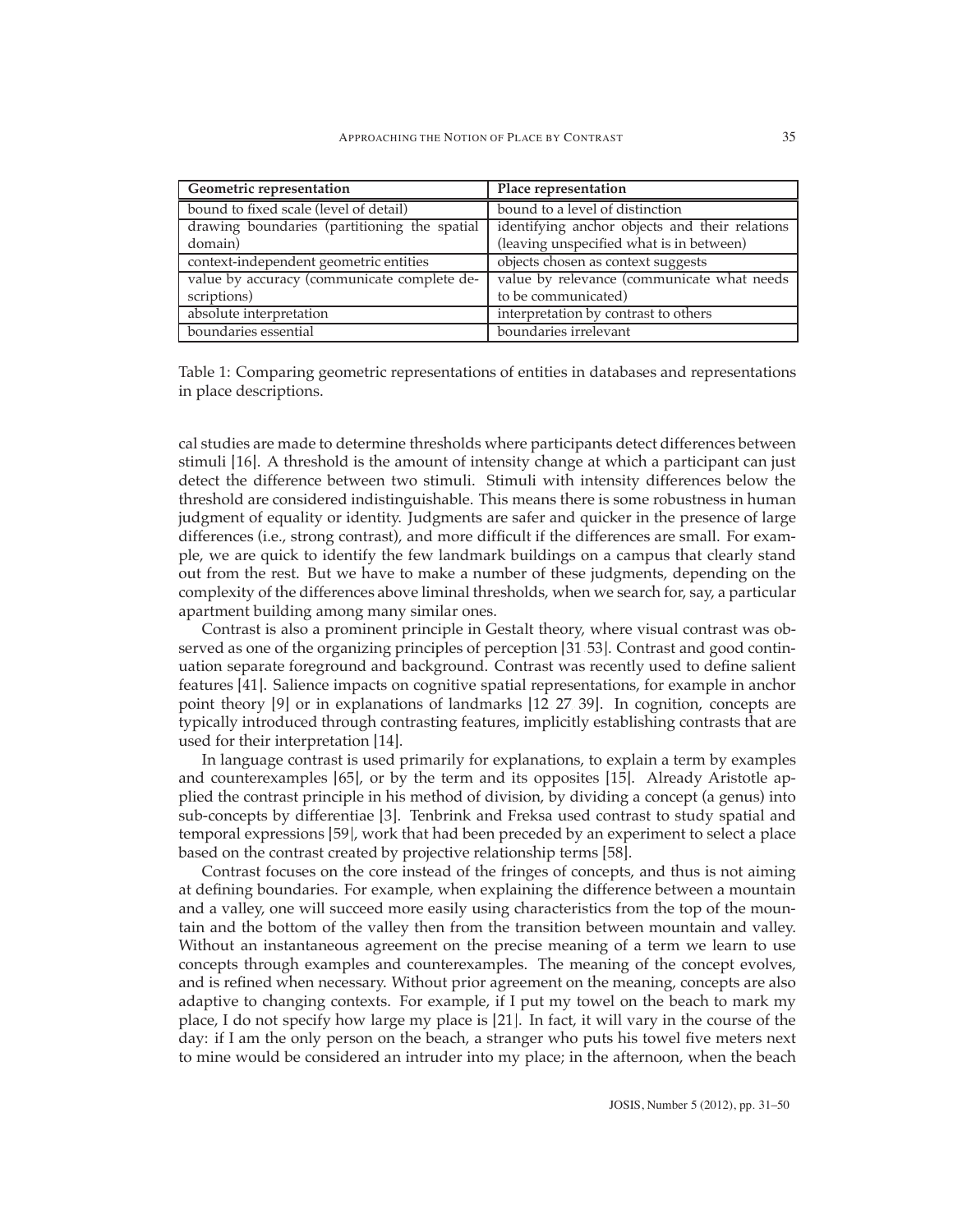gets crowded, someone five meters away may not even be a neighbor. Similarly, *I am on Federation Square* is a safe and quick judgment when I am somewhere in the center of the square, but the judgment is becoming more difficult and ambiguous the closer I get to the periphery and other places.

These observations are our starting point to explore the contrast principle for a better understanding of place.

# <span id="page-5-0"></span>**4 Contrast in the perception and cognition of places**

In this section we focus on place in cognitive representations and processes. As these representations and processes are not directly accessible for the researcher, the examples in this section are taken from language, as one form of externalization of what is on our minds. The next section will study the contrast principle in linguistic expressions.

#### **4.1 Place: A cognitive unit**

Couclelis and Gale [\[8\]](#page-15-11) define places as the units of (human) cognitive space, distinguishing cognitive from other spaces by group properties. For units (discrete entities) boundaries of a place do not matter, because separation from the next unit is already done by identity. Separation, or neighborhood, is a topological feature, one that is preserved even when boundaries would be shifted. Conceptual units can exist on various levels of granularity simultaneously and may correspond to nested geometrical spaces. This does not imply, however, that the coarser concepts are built up from the finer concepts.

Spatial cognition research uses physiological and behavioral parameters or externalization mechanisms such as sketching or surveying [\[9,](#page-15-6) [10,](#page-15-12) [30\]](#page-16-10). Externalization by language and sketching are particularly suited for the exploration of human concepts of place.

#### **4.2 Place in cognition**

Based upon an experiment to externalize cognitive concepts by sketches, Lynch has identified five elements used to represent the city [\[30\]](#page-16-10). These elements are paths ("channels along which the observer customarily, occasionally or potentially moves," p. 47); edges ("linear elements not considered as paths by the observer," p. 47); districts ("medium-to-large sections of the city . . . which the observer mentally enters," p. 47); nodes ("strategic spots in a city into which an observer can enter, and which are the intensive foci to and from which he is travelling," p. 47); and landmarks ("the observer does not enter them, they are external . . . usually a rather simply defined physical object," p. 48). Each instance of these elements is an aggregated or complex location in the city environment. This means that the instances of these elements must also have a perceivable Gestalt (a whole) that contrasts to the environment. The mind may treat them as nodes of a graph, with relationships between each other, or may refine to more elaborate recalls when needed. Each of these elements can also have some salience, or serve as a point of reference in human communication [\[39\]](#page-17-7). Table [2](#page-6-0) lists these elements classified by accessibility and conceptual dimensions.

While Lynch identified these elements from studying sketch maps, these elements also occur as anchors in verbal place descriptions, together with spatial prepositions to characterize a place, such as in *on Beaver Street* (path), *across the Weser river* (edge), *in Carlton*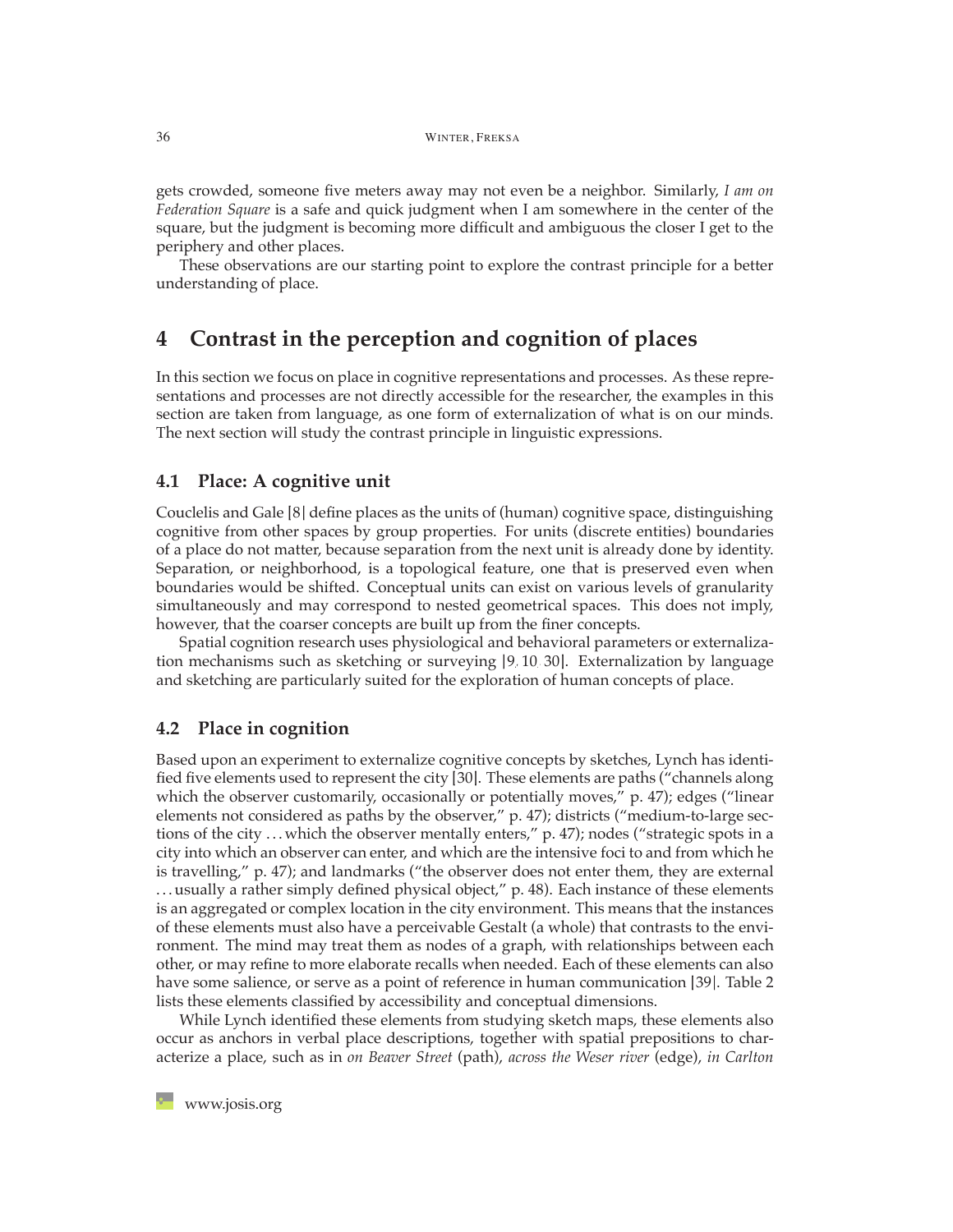| Lynch's elements | accessible | inaccessible             |
|------------------|------------|--------------------------|
| 0 <sup>2</sup>   | node       | landmark                 |
|                  | path       | edge                     |
| nг               | district   | $\overline{\phantom{a}}$ |

<span id="page-6-0"></span>Table 2: Categorizing Lynch's elements by accessibility and conceptual dimensions.

(district), *on Federation Square* (node), or *in front of the Eureka Tower* (landmark). Note how in these examples the distinction is constructed by a default context. Changing the context can also change the categorization of the feature in the environment. For example, if the rowing competition this afternoon will take place *on the Weser river*, the river in this context is a path and no longer an edge. Similarly, thinking (or talking) about *[my apartment] in the Eureka Tower* considers the Eureka Tower as a node that can be entered. It is no longer a landmark, in this context.

In this respect places are where one may locate objects or events. In addition, the accessibility property of instances of these elements becomes important for the definition of place. We expect that a place is accessible in some context, or even, that it affords to be accessed [\[17\]](#page-16-11). If it is accessible it serves as a surface ("on") or a container ("in") [\[26\]](#page-16-12). This affordance has been used to characterize place before. For example, Kuhn understands geographical space as a system of entities and actions [\[28\]](#page-16-13), and Scheider and Kuhn form a theory of networks by media that support movements, and connectedness of such media [\[47\]](#page-18-8). More recently, places have been characterized as media of containment [\[46\]](#page-18-9). A location that exerts this affordance in contrast to its environment is recognized as a whole entity, and becomes a place: a place, since it contrasts from its environment, always forms a container [\[4\]](#page-15-13).

Aristotle, who has studied aspects of place in several works (see [\[34\]](#page-17-8) for a review), has listed signifiers of *where* as one out of ten universal categories of significations [\[2\]](#page-15-14). Thus, Aristotle defines place in contrast to the nine other categories of *substance*, *quantity*, *qualification*, *a relative*, *when*, *pose*, *having*, *doing*, or *being-affected*. Place and pose are the two categories that are covering significations in the spatial domain, one about the location, the other one about the orientation of an object. Beyond being named a universal category Aristotle leaves unspecified ways how place can signify the *where*. The generic category allows for a multiplicity of instantiations of location. For example, place can locate the signified in relationship (or contrast) to other places [\[58\]](#page-18-7), but place can also signify a *where* by a relation to space rather than the environment, typically by attaching coordinates to it such as in spatial databases.

When Tuan titled his book *Space and Place* [\[61\]](#page-19-5) he not only saw this dichotomy, he also used the approach of explaining the category of place by contrast, here namely in contrast to space. According to Tuan, space is characterized by openness, either infinite or bounded (p. 4), in contrast to place which is characterized as centers, or locations where something takes place. As centers of perceived value places provide stability and permanence, while the openness of space affords to move (p. 29, p. 139). To identify and separate places from each other we expect places to have a Gestalt, or contrast to their environment. Gestalt with these characteristics makes place a coherent portion of space which satisfies the image schemata of container or surface [\[26\]](#page-16-12).

According to Tuan, distance, a concept within space, is meaningless without an idea of goal or place ([\[61\]](#page-19-5), p. 136). Pylyshyn ([\[40\]](#page-17-9), p. 63) goes further and argues that attention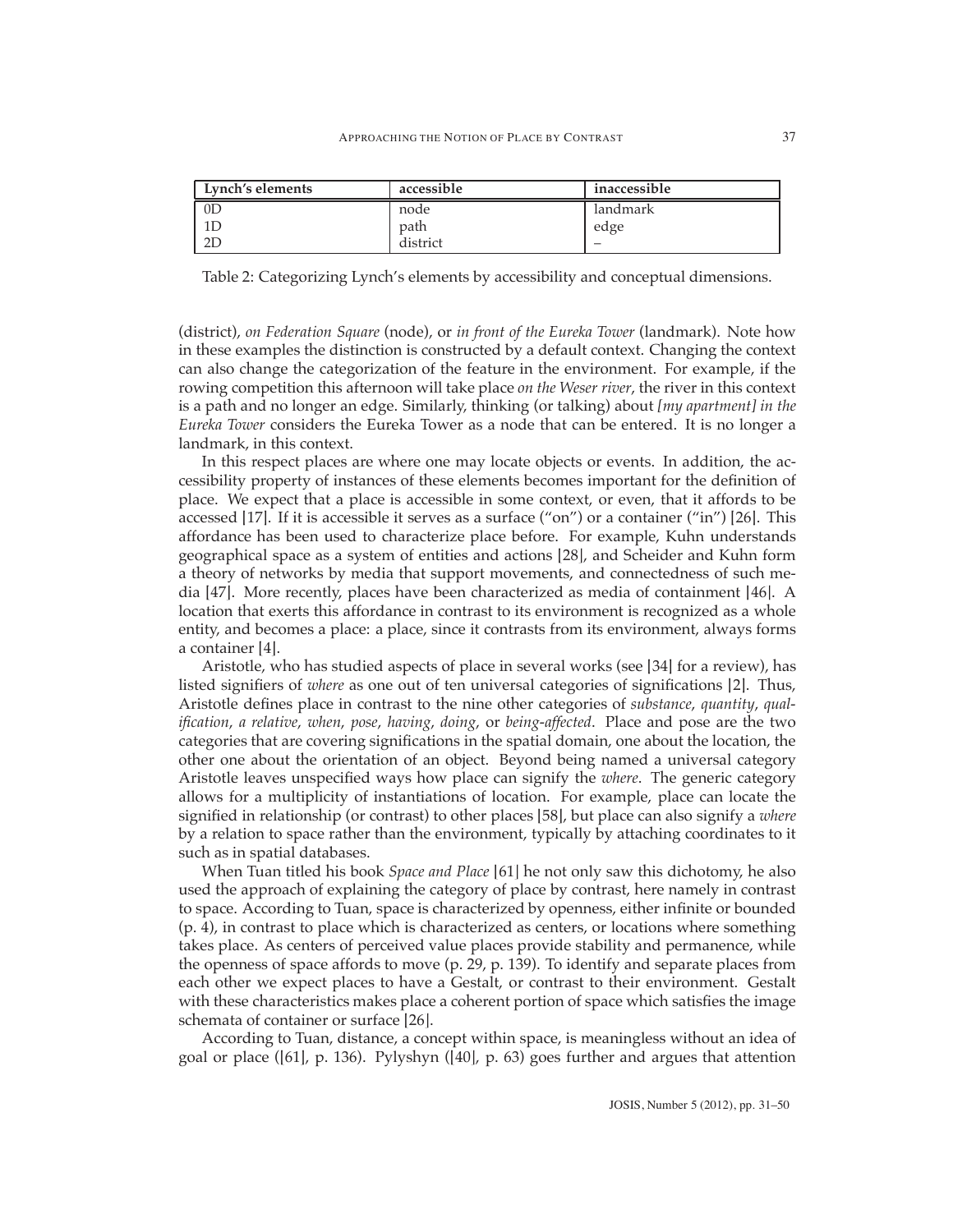selects objects, and moving the attention between objects may not be continuous but it can cross empty regions. He speaks of locations as index to the empty (open) space, and place as the location of objects in this space.

With its defining affordance characteristics and contrast to its environment, place is perceived as the union of contiguous locations over which some properties are sufficiently stable. Furthermore, places (as locations of objects) are relevant (in any particular context) only in a cognitively manageable number. A place is identified in relation to other (relevant) places. This implies that a place *P*, with a relative reference system *X*, can be specified by contrast (*P* against  $X\backslash P$ ), while a location cannot be specified by contrast, due to the infinite number of alternatives in a continuous space. Boundaries are a concept in space, necessary to partition the infinity of locations into discrete entities in space that can be compared. In spatial databases, boundaries are constructed by positions of nodes, and linear interpolations between the nodes. We will argue, however, that boundaries are not necessary for defining places, which come in discrete (contrast) sets of objects. As centers of value, places have periphery rather than boundaries. Accordingly, describing place by the image schema of container appears a better alternative than describing place by location in space.

While a partition creates entities covering each point in space, not every point in space is necessarily in a place in some given context (but may be if we change focus). So what is place in contrast to no place? This rather phenomenological distinction found large interest in the literature. In particular, Relph's placelessness comes to mind, a location with no sense of place, or no authenticity, or no decided inside/outside [\[42\]](#page-17-10). Relph observed an assimilation (loss of contrast) of places caused by mass communication and globalization. However, we may also state that some location can become a place once we are aware of it, talk about it, and thus create a mental concept.

So far, place has been identified as a center of value, and an object of identity that can be distinguished from other places. If space is not completely filled with places, people can be at locations or move between places without being able to refer to their locations as a place (*I am [somewhere] between Melbourne and Sydney*, or *I am on my way home*). However, indeterminate (unbounded) locations can form a place. For example, a larger area in the middle of Piazza San Marco may form a place because it has some wholeness or identity about it or because of some event "taking place" here. The identity inherited from the event has some contrast to other places on the piazza where this event did not happen. Places do not have to have a name, but those without may be weaker in terms of contrast. In summary, contrast helps to differentiate places from other places. Contrast can be defined as an ecological principle.

#### **4.3 Contrast by salience**

In general we define the existence of place by affordance. However, we also expect places, or the objects being located there and forming a place, to have some cognitive salience: some properties that can be distinguished from properties of other places. Their salience makes them preferred references in place descriptions, and thus possibly also in cognitive representations. For this discussion we go back to recent work on the nature and identification of landmarks.

The term is used here in a broader sense than by Lynch: landmarks are features in an environment that stand out by some properties "that make them recognizable and memorable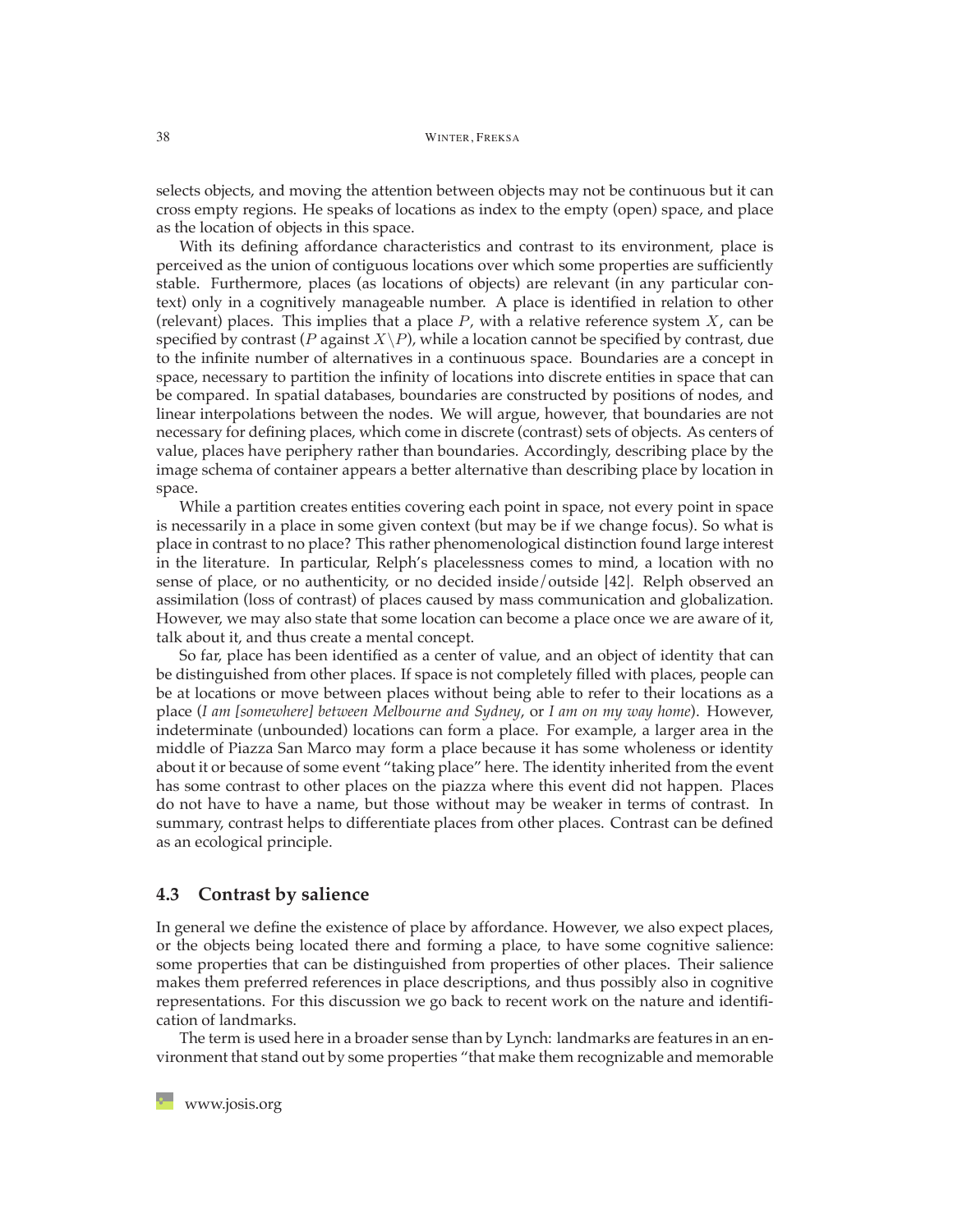in the environment" [\[55\]](#page-18-10). They serve as reference points in cognitive representations of the environment [\[39,](#page-17-7) [45\]](#page-17-4). Sorrows and Hirtle list among the characteristics that contribute to the salience of an object its singularity, its prominence, accessibility, meaning or cultural significance, and prototypicality. By these characteristics they distinguish landmarks that are salient because of visual, cognitive (meaning), or structural properties. Their classification has been widely adopted to formulate measures of salience (e.g., [\[41\]](#page-17-6)). Place names, referring to objects located in the environment, can inherit this salience. Places of more salient objects (landmarks) have also well-known names.

Each of these characteristics can be formulated by contrast: singularity, for example, as sharp contrast to other things. The prototypical landmark is a solitaire in an environment. For example, the church in the village is the only building in the village that is a church (the contrast set being all other buildings in the village). In general, standing out means being distinguished in quantity or quality to an amount that makes a significant difference. Schelling's focal points have this contrast quality when studying representations of environments: they are not necessarily solitaires, but to some degree standing out for visual, cognitive or structural characteristics [\[48\]](#page-18-11).

Among all streets in Carlton, Melbourne, a few are better known. Lygon Street stands out as a center for restaurants and cafés, which has made it an attraction for locals and tourists alike. Thus, Lygon Street stands out from its environment visually and cognitively. Because it is salient, the place *Lygon Street* is used as point of reference in place descriptions (e.g., *Tyne Street is going off Lygon Street*), and in all probability, in cognitive representations as well.

# <span id="page-8-0"></span>**5 The contrast principle in the communication of places**

In this section we concentrate on place in linguistic expressions, and the way contrast helps to interpret a particular place description.

In linguistics, contrast is a principle of description based on complementary opposites (which is stronger than only establishing an order). Contrasting expressions allow us to differentiate and thereby help us to make judgments; they also help us to explain these judgments. It is this linguistic contrast that we will investigate further and explore in detail, following an approach already applied by Tenbrink and Freksa to study spatial terms [\[59\]](#page-18-6). Linguistic contrast can only take advantage of contrasts that are also cognitive, and cognitive contrasts rely on perceptual or experiential ones, hence there is a correlation between the two.

#### **5.1 Place as answers to where questions**

Van Fraassen ([\[64\]](#page-19-6), supported by [\[57\]](#page-18-12)) identified a contrast principle in answers to *why* questions, i.e., answers to *Why P, rather than Q*, where *Q* forms the contrast set to *P*—the set of all alternatives to *P* relevant to the fact in question. In this section we will argue in analogy that places, as answers to *where* questions, can be captured in their meaning in a particular discourse by explanations *Here, rather than there*, and that the meaning of *here* depends on the places implicitly or explicitly set out to contrast with. For example, the question *Where is the movie shown?* answered by *The Astoria* implies that it is not shown in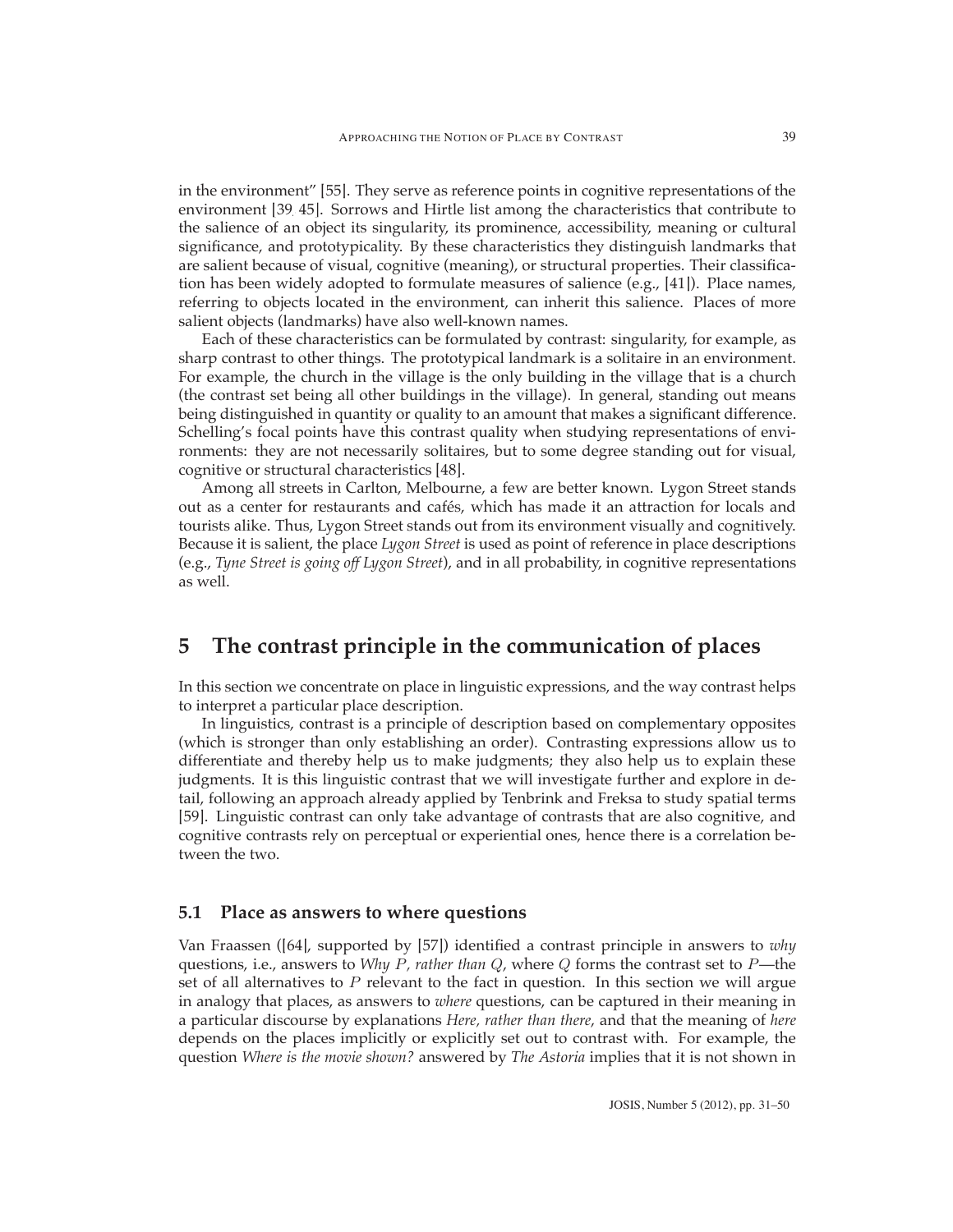any other cinema in the city, assuming that the cinemas of the city are the relevant places in this discourse.

According to van Fraassen, a *why* question consists of a relevance relation *R*, a domain *X* consisting of facts *P* and *Q*, such that *P* can be explained from *Q* by reasons *A*. Hence, Van Fraassen suggests that in order to evaluate an answer as an explanation of facts *P* one needs to know the contrast class *Q* for *P*. The contrast class consists of the set  $X \backslash P$ of possible facts that did not occur (in the particular context). The explanation of *P* must (also) answer why the alternatives did not occur: (*P* is true because of *A*) implies ( $Q = X\backslash P$ is not true because of *A*). Furthermore, for reasons *A* to have any explanatory power, an explanation must choose relevant reasons *A* according to a relevance relation *R*. Reasons *A* are considered to be true independently.

In order to construct an analogy for *where* questions one may give up reasons *A*. Answers to *where* questions do not give reasons. But answers preserve a relevance relation *R*, which comes with the discourse context of the *where* question and supports the choice of a domain, a set of places *X*. For example, in the context of where a movie is shown tonight the domain *X* may consist of the cinemas of the city, but in the context of which buildings in the street need renovation *The Astoria* would have been taken from a different domain *X*. Thus, given a *where* question  $W = \langle Z, R \rangle$ , with  $Z = \bigcup \{X_i\}$  being the total set of all places in the universe, *R* would select all places relevant to the fact in question, forming the domain *X* as a subset of all places. An answer to *W* would look like:

#### *P* in contrast to *X* \ *P* where *X* \ *P* is relevant in the given context.

Relevance theory was introduced by Sperber and Wilson [\[56\]](#page-18-13).

The relevance relation *R* typically can be concluded from the context of a discourse. For example, turning to a mobile map to locate where I am, the place *Federation Square* (Figure [1\)](#page-10-0) appears to be a member of a set of connected places at the banks of the Yarra River,  $X = \{Federation Square, Flinders Street Station, Birrarung Marr\}.$  Thus deciding that *I am on Federation Square* means that I exclude being in Flinders Street Station or on Birrarung Marr:  $X \backslash P = \{ \text{Flinders Street Station, Birrarung Marr} \}$  in this context. This contrast set provides a particular interpretation of the spatial realization of the notion of Federation Square, without being specific about Federation Square's boundaries.

But now let us switch the discourse. Federation Square, in another context, is a member of the set of (dispersed) event locations in Melbourne,  $X = \{Federation Square, Botanical$ Garden, Town Hall}. Thus, *The play is shown on Federation Square* implies in this context: don't go to the Town Hall or the Botanical Garden to watch it. This contrast set provides another particular interpretation of the spatial realization of the notion of Federation Square. For example, with the blurry transition from Federations Square to Birrarung Marr in a complex built environment, and the dominant salience of Federation Square in its local neighborhood, a vanity use of the place name Federation Square would be acceptable: the play could be shown, for example, on the large stairs down from Federation Square to Birrarung Marr on the embankment of the Yarra River, a place that would not be accepted as a valid interpretation in the first context.

In the context of the first example, the stairs between Federation Square and Birrarung Marr help us to identify another interesting observation. Assume that somebody wants to arrange a meeting with a friend, and started the dialog with a domain of places  $X = \{Federation Square, Flinders Street Station, Birrarung Marr\}$  in mind. But the play will take place on the stairs between Federation Square and Birrarung Marr such that a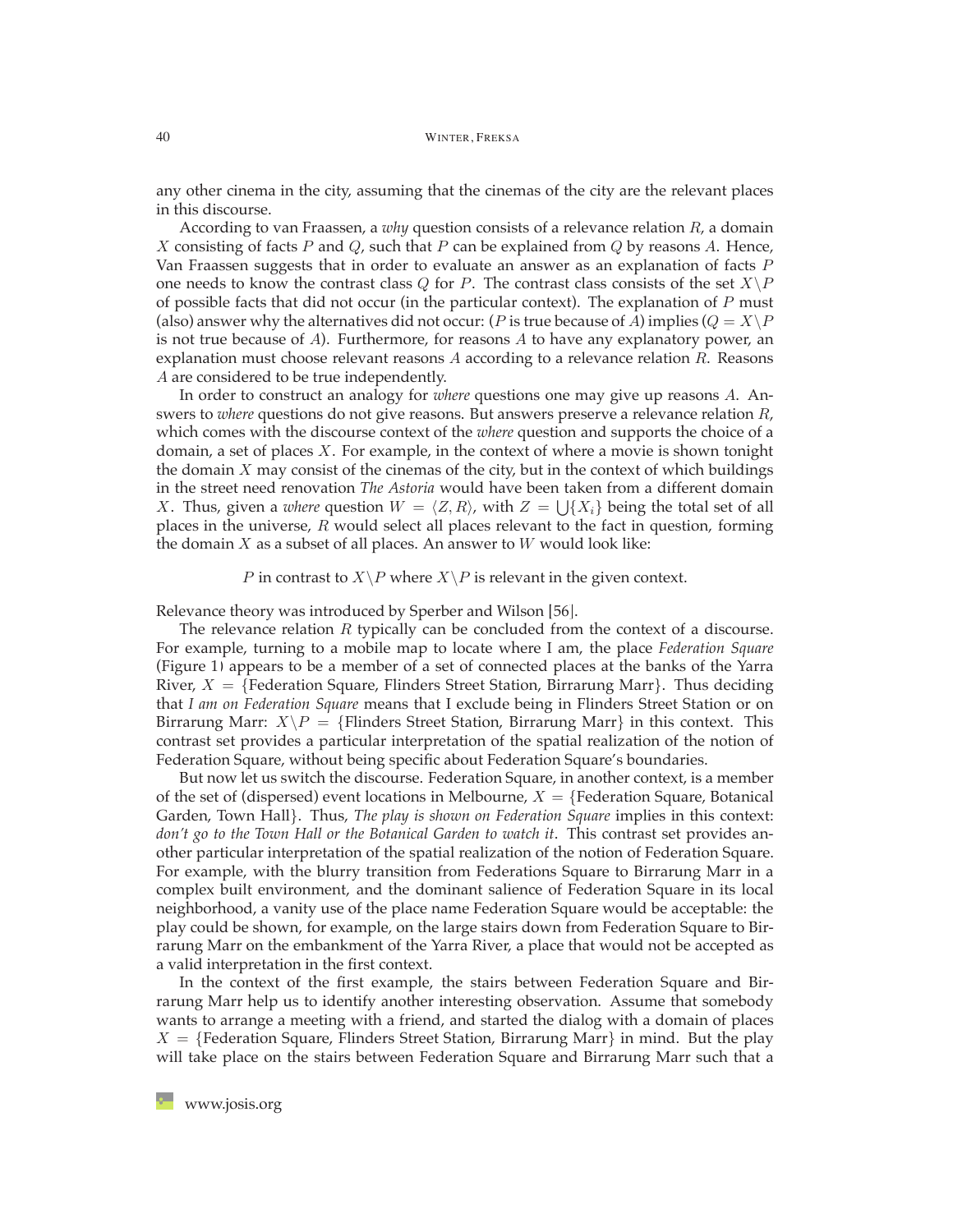

Figure 1: Federation Square (map from *fedsquare.com*, modified).

<span id="page-10-0"></span>statement *Come to Federation Square* would be ambiguous. In order to arrange for a meeting successfully the speaker does not insist on her subjective judgment whether the intended meeting place is still on Federation Square or already on Birrarung Marr [\[7\]](#page-15-2). Instead she would switch granularity. The new domain is  $X' = \{$  The Square, Zinc, BMW Edge, River Terrace, Federation Wharf}: places located in the area between Federation Square and Biarrung Marr. As the first place description *Come to Federation Square* was not specific enough it is now further specified by zooming in: *on Federation Square, the River Terrace*. In this case Federation Square may have been chosen and not Birrarung Marr because of its dominant salience. The conversation does not state that the play is on Federation Square but not on Birrarung Marr; it rather avoids making this decision.

The contrast classes are not explicit in many explanations of where. Generally *X* can have gaps in the presence of disagreement about the domain (compare, e.g.,  $X =$ {Federation Square, Flinders Street Station, Birrarung Marr} with  $X'' = \{Federation$ Square, Flinders Street Station, Birrarung Marr, St Paul's}; both are serving the first example sufficiently well. Completeness, as much as it might be desired in some contexts, seems to be not required in the communication process. Even more, instead of an extensional list of alternatives *X* can also be taken intensionally. In the dialog: *Which suburb?* ... *Carlton*, the implicit alternatives (in this case finite and known) are all the other suburbs of Melbourne.

#### **5.2 Types of where questions**

Where questions come in different flavors, revealing different uses of the contrast principle.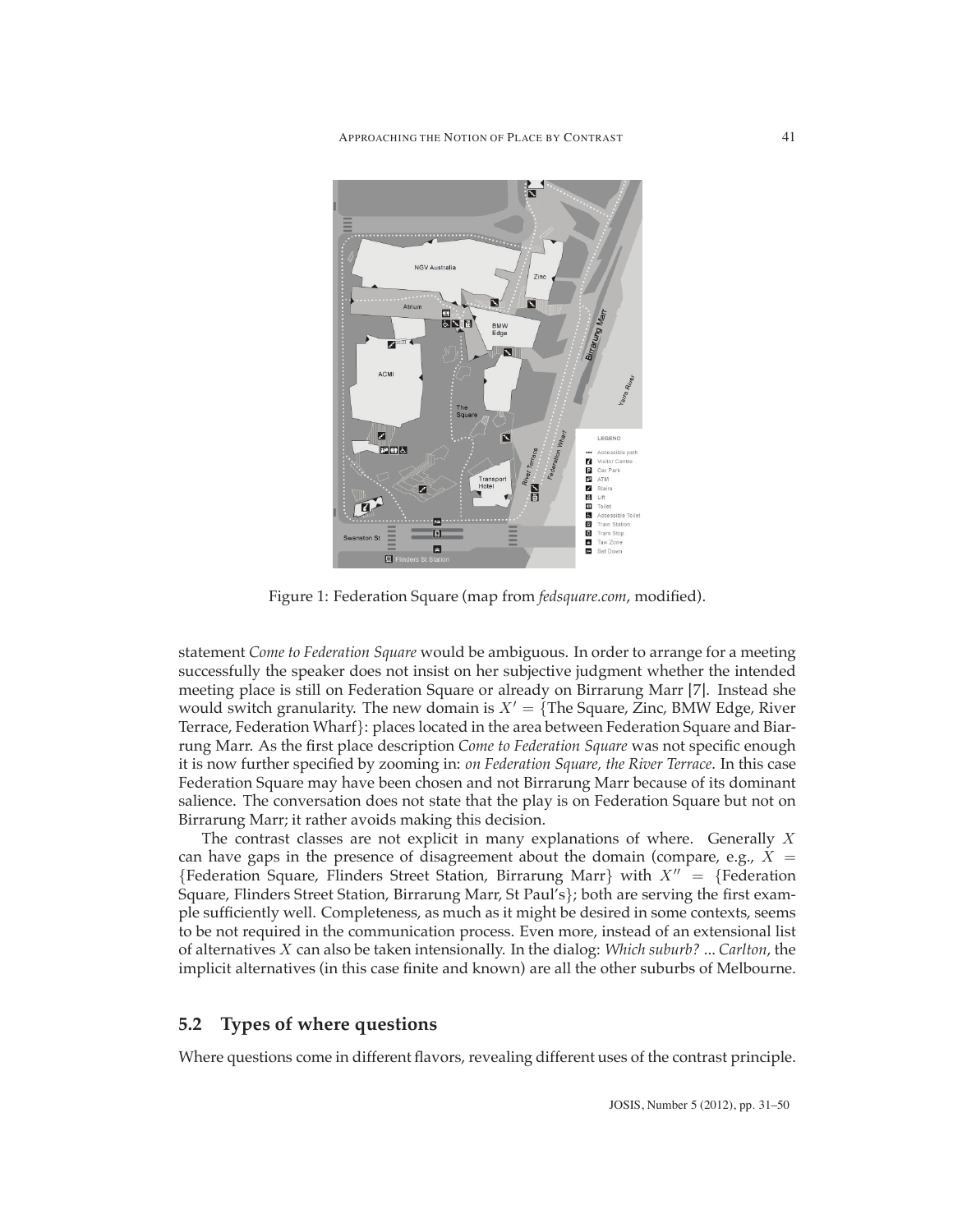#### **5.2.1 Identifying the domain**

The domain *X*, or the contrast set  $X \backslash P$  respectively, depend on the discourse context. For example, in order to explain where I am I might say *I am on Federation Square*. However, the sentence can have different meanings in different communication contexts. Accordingly, a relevance function would determine different categories as the domain *X* (or the contrast set  $X\backslash P$ ). As we have seen above, if the communication is about negotiating a meeting point for a recipient nearby then the contrast set consists of other places nearby to avoid missing each other (*I am on Federation Square, not in Birrarung Marr, Flinders Street Station, or Swanston St*). Alternatively, if the context is about negotiating a meeting with a partner who is about to leave the hotel the contrast set are the touristic spots to be visited that day (*I am on Federation Square, not in the town hall, Eureka Tower, or Immigration Museum*). If the domain has not become clear in the course of the communication the longer explanations may provide the necessary context information.

Thus, a discourse can be used to disambiguate an explanation. In *I am in the train station* the speaker might have expected this place description to be unambiguous in the given context (*the train station, not the office or home*), but a question *Which one?* will request a change of the domain  $(X = \{ \text{Flinders Street Station, Southern Cross Station, Melbourne} \} )$ Central Station}) for a further disambiguation.

#### **5.2.2 Choosing a level of spatial granularity**

Place descriptions are known to have a structure that either zooms in by spatial granularity, or zooms out [\[37,](#page-17-11) [38\]](#page-17-12). Take the example of postal addresses, even if it is not a typical common language description: *20 King Street, Melbourne* zooms out from a building identifier, to a street, to a suburb. Similarly, *the office is in the city hall, second floor* is zooming in. Thus, the notion of place allows for nesting. Jolimont Espresso is a place in the Atrium, which is a place on Federation Square. Federation Square is a place in Melbourne.

In line with Aristotle's Physics [\[4\]](#page-15-13), every object has its own proper location, defined by its spatial embedding. This location belongs to several places by different abstraction mechanisms. For example, one piece of land belongs to a city district, to a commune, to a state, and to a country; each of the belongings is regulated by some abstract rules. Thus, the building on this piece of land is at the same time on this land, in this city district, in this city, and in this country.

The abstraction of location to places does abstract from boundaries, and hence, places at a certain level of granularity do not form partitions of space while locations might do (e.g., [\[40\]](#page-17-9)). But since we recognize and memorize places at different levels of granularity, places at one level of granularity can belong to places at coarser levels of granularity. Thus, places can be ordered by lattices of spatial granularity (we assume lattices rather than hierarchies because there may be multiple superset-subset relationships). For example, Richter et al. [\[44\]](#page-17-13) distinguished a functional, a social, and a physical hierarchy for indoor environments. Similarly administrative partitions can form hierarchies, and different hierarchies lead to lattices of places of spatial granularity. The classical example are postal addresses where postcode districts do not necessarily coincide with political boundaries. In each of these lattices the elements of one level of granularity form a domain *X*. For example, the piece of land is 120 Lygon Street (and not 118 or 122), it is in Carlton (not Parkville and not Fitzroy), and it is in postcode area 3053, not 3051.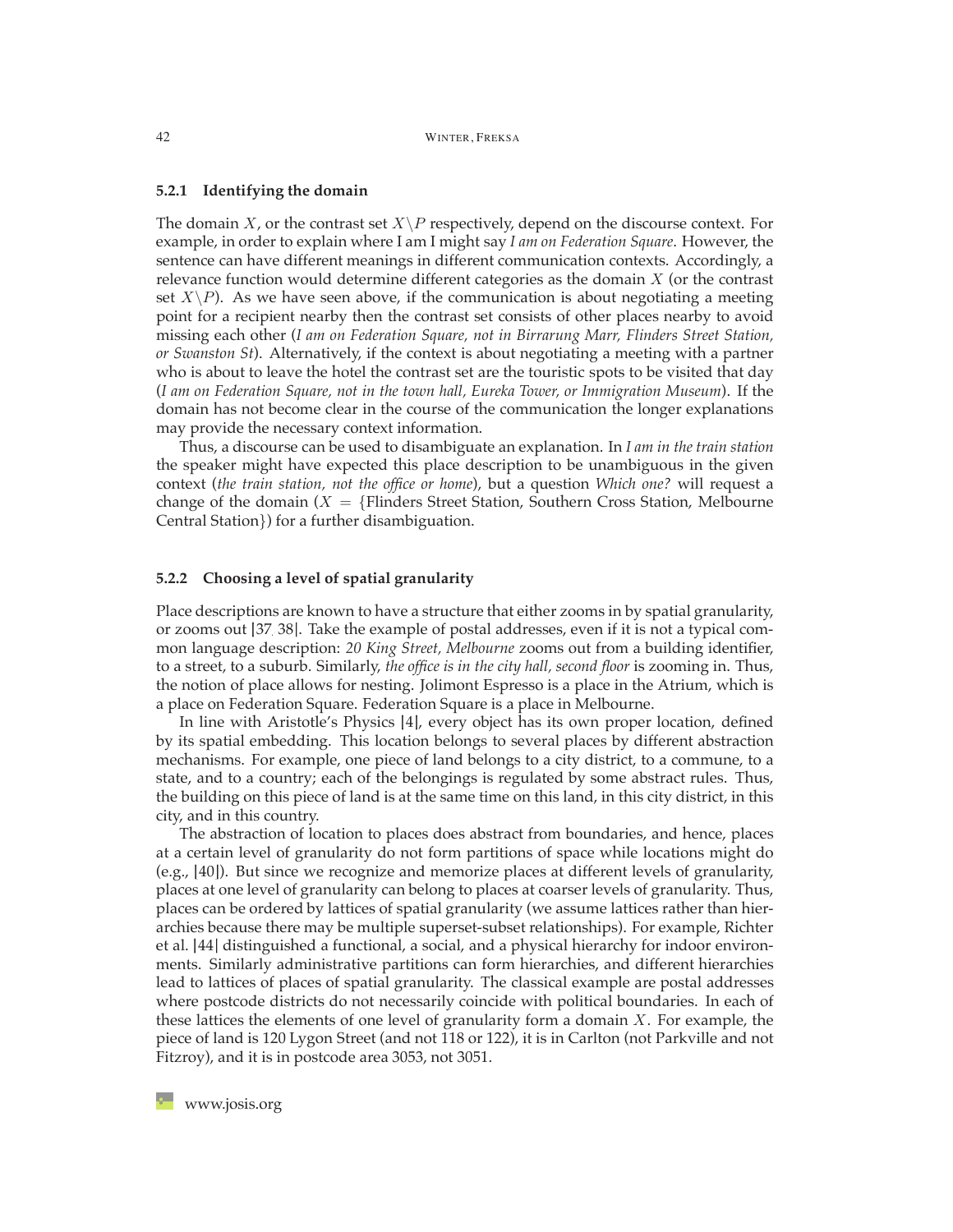Granularity implies a certain degree of abstraction. Characteristics relevant at a finer level of granularity are neglected [\[24\]](#page-16-14). This means places at a particular level of granularity are not completely specified. Siegel and White, for example, acknowledge a difference between seeing a place, based on exterior form, and memorizing, which is based on an abstraction or a symbol ([\[52\]](#page-18-14), p. 16). *An apartment in Carlton* is less specific in terms of granularity than *an apartment on Lygon Street in Carlton*.

Context determines, via a relevance function *R*, the choice of the conceptual hierarchy (e.g., a functional, social or physical one) and of the level of granularity within the chosen hierarchy. An example for the latter was given above, where uncertainty about a location between Federation Square and Birrarung Marr induces to move to a finer level of granularity. Both selection processes are essential for the contrast principle, since it would be too time-consuming to make large numbers of comparisons among *P* and *Z*. Hierarchies and a relevance function break down the number of required comparisons to a short list, *P* against  $X \backslash P$ .

Prior work has illustrated already how a relevance function can be formally specified to derive a relevant domain *X*. Tomko and Winter have generated travel destination descriptions relevant for the start and destination location in question [\[60\]](#page-18-1), and vice versa, Wu and Winter have taken these rules into consideration to understand human destination descriptions [\[68\]](#page-19-0). In both approaches the major context factors were (a) the purpose communicating a destination of a travel—and (b) the current locations of the speaker, the recipient, and the destination itself. The former, which was fixed, determined appropriate domains *X*, and the latter enabled a relevance function to determine appropriate levels of granularity. In order to design generic relevance functions it needs an automatic recognition of the purpose of the communication.

# <span id="page-12-0"></span>**6 Case study: Federation Square in place descriptions**

We will demonstrate the principles identified above by a case using human place descriptions of Federation Square in Melbourne. As a public square and center for cultural life, Federation Square is already a prototypical place according to our definitions above. But how is contrast used to explain the notion of this place? Two kinds of descriptions are considered. One is the kind that may be found in travel guides (here taken from Wikipedia). The other is the kind that would be given as a response to "Tell me where you are." For the latter, we considered all 26 place descriptions relating to Federation Square from a corpus of 2221 place descriptions that were collected in the context of a mobile location-based game [\[66\]](#page-19-7).

Wikipedia<sup>[2](#page-12-1)</sup>, similar in style and content to any travel guide, characterizes Federation Square as follows: "Federation Square (also colloquially known as Fed Square) is a cultural precinct  $[\ldots]$ . In addition to a number of shops, bars, cafés, and restaurants, Federation Square's cultural facilities include:", and here follows a list of attractions such as two museums (the Australian Centre for the Moving Image and the National Gallery of Victoria), a theater and an event center, a public radio broadcaster, three major public spaces, and a large public screen. It appears that Federation Square is primarily functioning as an event precinct, and hence its affordance is primarily to stay: a destination rather than an environment to travel through, and somehow standing out in the urban environment. Fur-

<span id="page-12-1"></span><sup>2</sup>Last accessed 21 May 2012.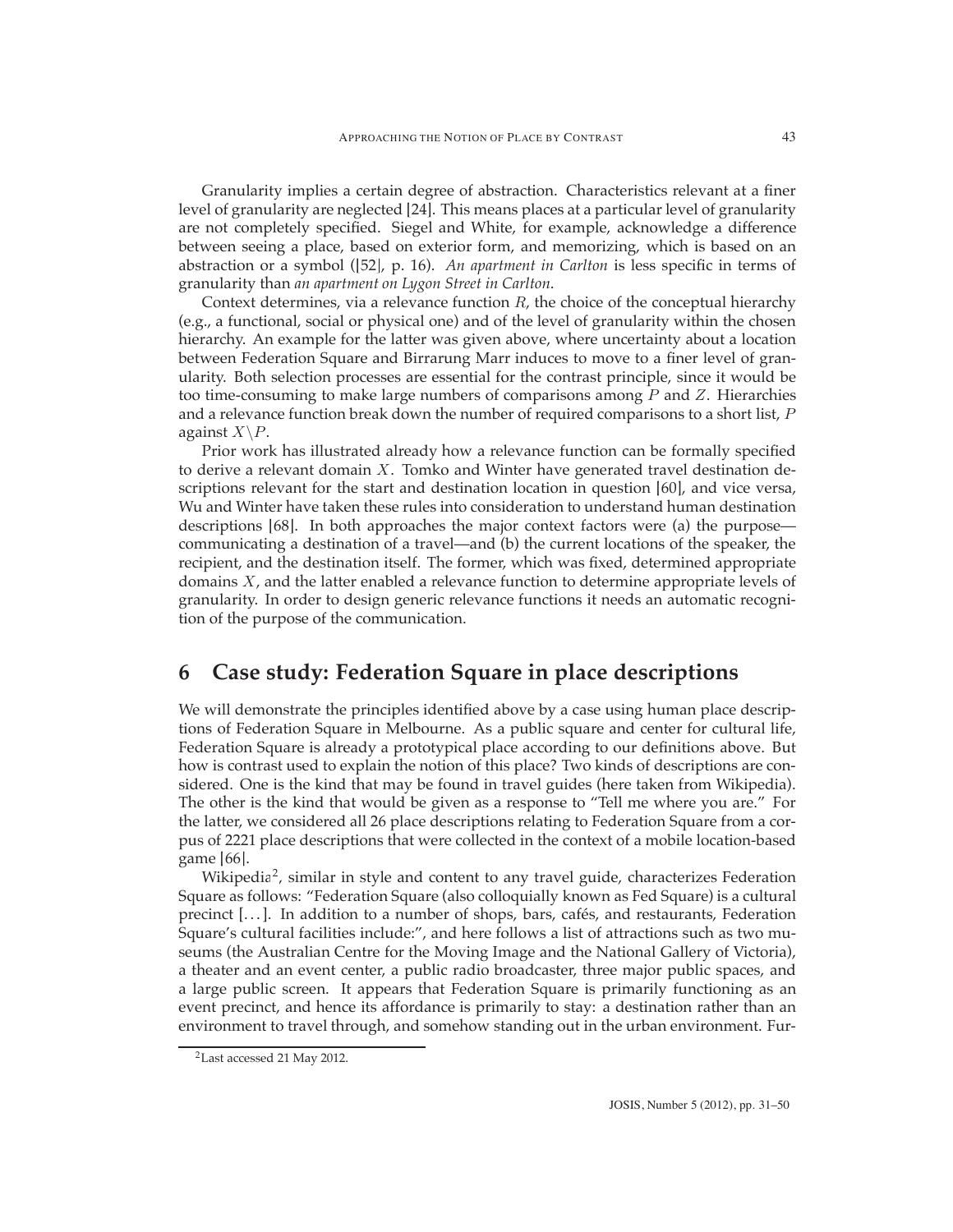thermore, its location is described as: "Federation Square occupies roughly a whole urban block bounded by Swanston, Flinders, and Russell Streets and the Yarra River. The open public square is directly opposite Flinders Street Station and St Paul's Cathedral." Here we find places that contrast locally to Federation Square (Federation Square in contrast to Swanston St, etc.). Both function and location indicate levels of spatial granularity by referring either to places that belong to Federation Square, or to places that contrast locally to Federation Square. Both descriptions have to be relevant, i.e., the levels of granularity have to be found appropriate for the given purpose.

Telling us where they are, we have collected 26 place descriptions made on Federation Square or next to it. Since the place descriptions were collected through a mobile phone application the original spelling is preserved here and multiple responses are indicated. The data collection was anonymous. Of the 26 descriptions, 23 use the place name *Federation Square*, and three of them the colloquial *Fed Square*.

The following place descriptions were given:

- 1. "federation square" (11 occurrences), "fed square" (2), "i am at federation square" (2), "I am at fed square", "On federation square"
- 2. "overlooking federation square"
- 3. "In front of flinders street station, opposite of federation square"
- 4. "North-west corner of Federation Square, opposite Flinders St Station."
- 5. "At the entrance of federation square, still downstairs (at the visitor centre)"
- 6. "At the ACMI, entrance on federation square"
- 7. "In Bok Choi, the Chinese restaurant at federation square top floor"
- 8. "federation square, cnr flinders street and swanston street"
- 9. "federation square corner st kilda road and flinders street, melbourne vic 3000"
- 10. "at federation square, on the eastern side of st kilda road opposite flinders street station in melbourne city."

In these descriptions, the discourse domain implied by the speakers seems to change; the mobile game was unspecific about a context. Thus, (1), the most popular type of place description, trusts completely the global prominence of Federation Square, or results from the laziness of players coming up with minimal versions of place descriptions; (2), with the activity of overlooking, says something about the spatial granularity of the place, as well as about a Gestalt; (3) is technically not on Federation Square, but is an example of contrasting with nearby places; (4) is more specific on the location, i.e., moves to a finer level of granularity implying a context in which "on Federation Square" alone is not sufficient; (5), (6), and (7) do the same, but use other places at the finer level of granularity, i.e., the speakers are at different locations on Federation Square; (8) and (9) zoom out, referring to places of larger extent (paths and a district) nearby and contrasting with; (10) shows a mixed form: it has the contrast with other places nearby (a station and a street), but also the zoom out by referring to a larger place (district).

# <span id="page-13-0"></span>**7 Conclusions**

In this paper we have approached the notion of place as used in cognition and language. Means of this approach was the contrast principle, for both, cognition and language.

Even if it is not yet completely understood how human spatial cognition works, all the evidence from neuroscience and cognitive science suggests that these processes do not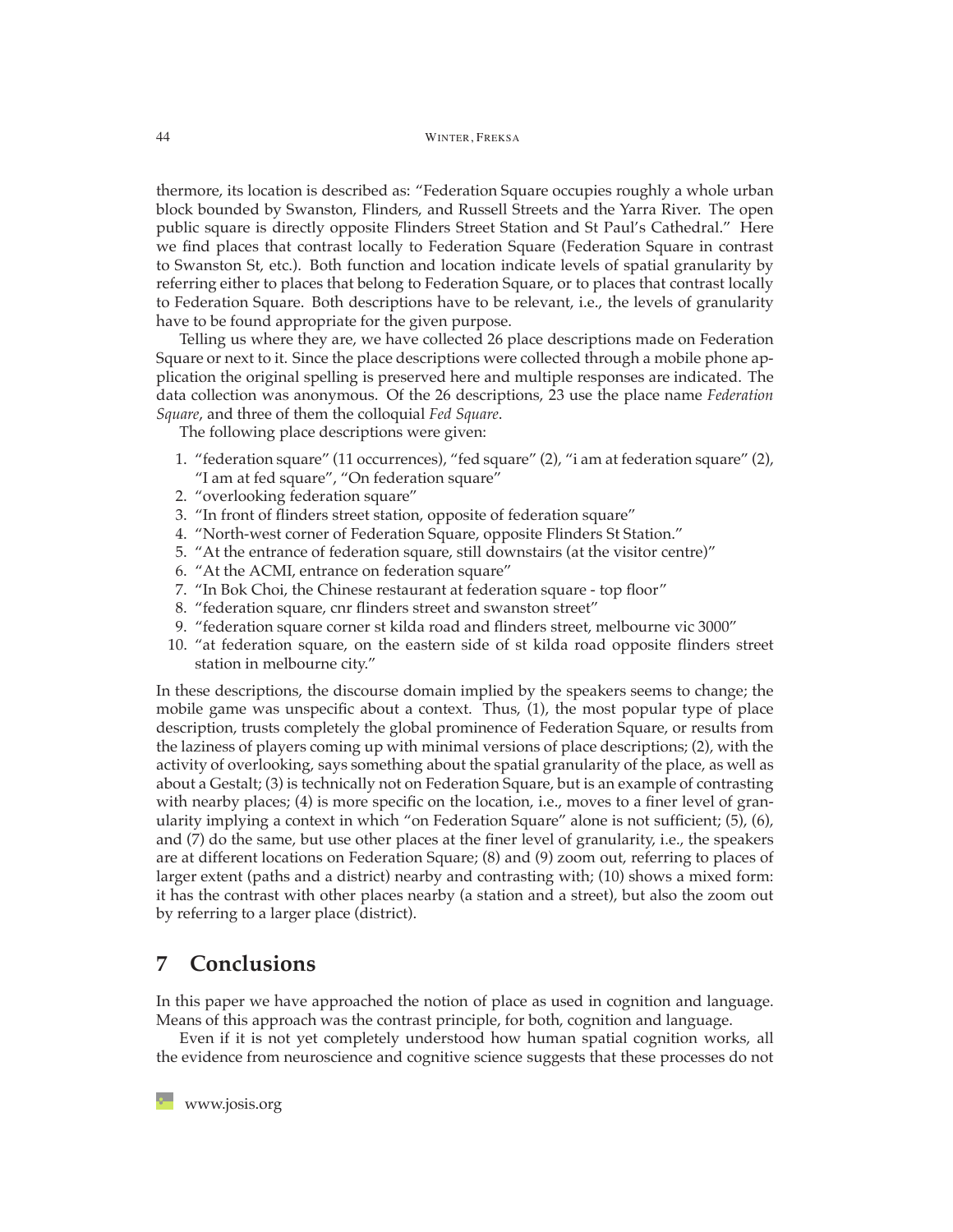work on a coordinate-based geometry. The term cognitive *map* has been identified to be rather a metaphor (e.g., [\[62\]](#page-19-8) for cognitive structures and processes). Instead, spatial cognitive representations seem to rely on places as entities. If spatial reasoning processes are based on places and their relations then understanding places is a first step towards understanding spatial cognition. We have argued that places are used through identity in discourse domains, instead of vector representations. Hence, talking about place—answering where questions—happens through implicit or explicit contrast to other places. Such a mechanism avoids a commitment to boundaries, and instead prefers to refine the level of granularity where necessary. This means, the contrast principle is about efficiency in communication, requiring from the communication partners only to be as specific as necessary. What is necessary in a given context is defined individually by a relevance function.

Place has been defined as an accessible surface or container. Also locations that expose node, path, or district properties within a context form places. Additionally, change of context can change the nature of the location. Furthermore, place has been characterized by affordance and by salience. Salience in itself is a principle relying on contrast, which helps to understand the category of place. But contrast exists also *between* salient entities, i.e., helps understanding the instances of the category. Thus, contrast has an explanatory power, where the contrast set is dependent on the domain of discourse via a relevance relation. Using the contrast principle to explain places has been shown to be independent from coordinate geometry. Instead, where an explanation at a certain level of granularity (abstraction) has been found underspecified a refinement process has been observed. Refinements are made to a level of sufficient specifications for a given context, according to the relevance relation. However, in none of the examples it has been necessary to relate to boundaries or coordinates.

In this paper we have focused on places of vista, environmental, and geographic scale as places of interest. The arguments and examples, however, might also hold on other scales. Future work should attempt to generalize this investigation to places of other scales, such as table-top or smaller.

Since our technical systems in geographic information science are based on vector or raster geometry, their entities, relations, and operations are different from cognitive systems. If we want to support the cognitive concept of place it will be interesting to study further what relations and operations are needed to be able to generate appropriate information from querying a geographic information system. This question is challenging when we consider also the context-dependency between cognitive and geographic objects [\[14\]](#page-15-1).

# **Acknowledgments**

Generous support to the Spatial Cognition Research Center SFB/TR 8 from the German Research Foundation is gratefully acknowledged. The work was also supported by the Australian Research Council under its Linkage Program (LP100200199), and by travel support from a grant under the Go8/DAAD exchange schema. The comments of anonymous reviewers have helped to improve the clarity of the arguments.

# <span id="page-14-0"></span>**References**

[1] ALTMAN, D. Fuzzy set theoretic approaches for handling imprecision in spatial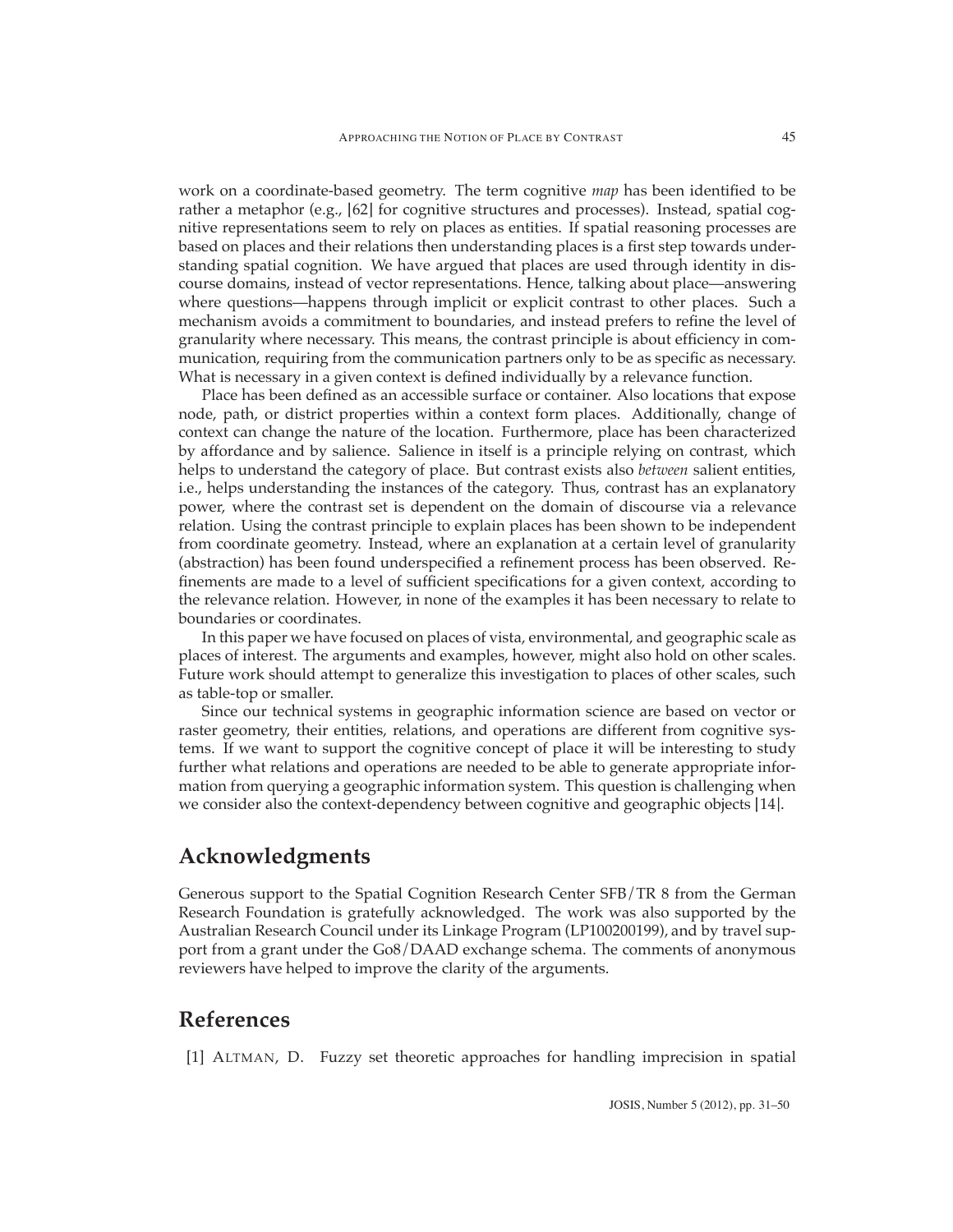analysis. *International Journal of Geographical Information Systems 8*, 3 (1994), 271–289. [doi:10.1080/02693799408902000.](http://dx.doi.org/10.1080/02693799408902000)

- <span id="page-15-14"></span>[2] ARISTOTLE. Categories. In *The complete works of Aristotle*, J. Barnes, Ed. Princeton University Press, Princeton, 1995, pp. 3–24.
- <span id="page-15-13"></span><span id="page-15-10"></span>[3] ARISTOTLE. *Metaphysics*. eBooks@Adelaide. The University of Adelaide Library, Adelaide, SA, 2007.
- [4] ARISTOTLE. *Physics*. eBooksAdelaide. The University of Adelaide Library, Adelaide, South Australia, 350BC. Translated by R. P. Hardie and R. K. Gaye.
- <span id="page-15-4"></span>[5] BENNETT, B. Application of supervaluation semantics to vaguely defined spatial concepts. In *Spatial information theory*, D. R. Montello, Ed., vol. 2205 of *Lecture Notes in Computer Science*. Springer, Berlin, 2001, pp. 108–123. [doi:10.1007/3-540-45424-1](http://dx.doi.org/10.1007/3-540-45424-1_8) 8.
- <span id="page-15-3"></span><span id="page-15-2"></span>[6] BITTNER, T., AND STELL, J. Vagueness and rough location. *GeoInformatica 6*, 2 (2002), 99–121. [doi:10.1023/A:1015291525685.](http://dx.doi.org/10.1023/A:1015291525685)
- [7] BURROUGH, P. A., AND FRANK, A. U., Eds. *Geographic objects with indeterminate boundaries*, vol. 2 of *ESF-GISDATA*. Taylor & Francis, 1996.
- <span id="page-15-11"></span><span id="page-15-6"></span>[8] COUCLELIS, H., AND GALE, N. Space and spaces. *Geografiska Annaler B 68*, 1 (1986), 1–12.
- [9] COUCLELIS, H., GOLLEDGE, R. G., GALE, N., AND TOBLER, W. Exploring the anchorpoint hypothesis of spatial cognition. *Journal of Environmental Psychology 7* (1987), 99–122. [doi:10.1016/S0272-4944\(87\)80020-8.](http://dx.doi.org/10.1016/S0272-4944(87)80020-8)
- <span id="page-15-12"></span>[10] DOWNS, R. M., AND STEA, D. *Image and environment*. Aldine Publishing Company, Chicago, 1973.
- <span id="page-15-5"></span>[11] EVANS, A., AND WATERS, T. Mapping vernacular geography: Web-based GIS tools for capturing 'fuzzy' or 'vague' entities. *International Journal of Technology, Policy and Management 7*, 2 (2007), 134–150. [doi:10.1504/IJTPM.2007.014547.](http://dx.doi.org/10.1504/IJTPM.2007.014547)
- <span id="page-15-8"></span>[12] EVANS, G. W., BRENNAN, P. L., SKORPANICH, M. A., AND HELD, D. Cognitive mapping and elderly adults: Verbal and location memory for urban landmarks. *Journal of Georontology 39*, 4 (1984), 452–457. [doi:10.1093/geronj/39.4.452.](http://dx.doi.org/10.1093/geronj/39.4.452)
- <span id="page-15-0"></span>[13] FREKSA, C. Qualitative spatial reasoning. In *Cognitive and linguistic aspects of geographic space*, D. M. Mark and A. U. Frank, Eds., NATO ASI Series D: Behavioural and Social Sciences. Kluwer Academic Press, Dordrecht, The Netherlands, 1991, pp. 361–372.
- <span id="page-15-1"></span>[14] FREKSA, C., AND BARKOWSKY, T. On the relations between spatial concepts and geographical objects. In *Geographic objects with indeterminate boundaries*, P. A. Burrough and A. U. Frank, Eds., vol. 2 of *GISDATA*. Taylor & Francis, 1996, pp. 109–121.
- <span id="page-15-9"></span>[15] FREUD, S. Über den Gegensinn der Urworte. Jahrbuch der psychoanalytischen und psy*chopathischen Forschung 2*, 1 (1910), 179–184.
- <span id="page-15-7"></span>[16] GESCHEIDER, G. A. *Psychophysics: The fundamentals*, 3rd ed. ed. L. Erlbaum Associates, Mahwah, N.J ., 1997.

**[www.josis.org](http://www.josis.org)**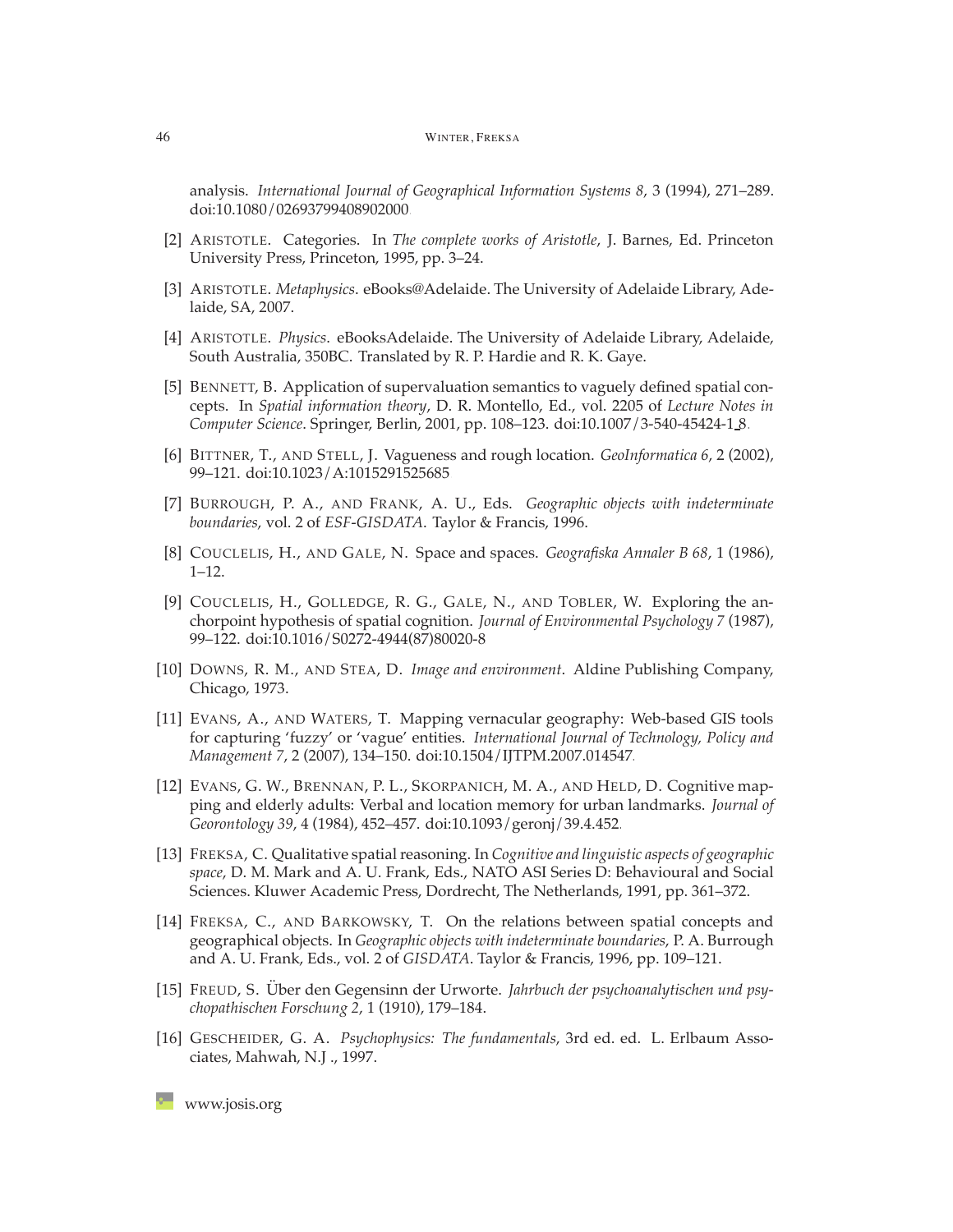- <span id="page-16-11"></span><span id="page-16-6"></span>[17] GIBSON, J. *The ecological approach to visual perception*. Erlbaum, Hillsdale, NJ, 1979.
- [18] GOODALE, M. A., AND MILNER, D. Separate visual pathways for perception and action. *Trends in Neurosciences 15*, 1 (1992), 20–25. [doi:10.1016/0166-2236\(92\)90344-8.](http://dx.doi.org/10.1016/0166-2236(92)90344-8)
- <span id="page-16-0"></span>[19] GOODCHILD, M. F. Formalizing place in geographical information systems. In *Communities, neighborhoods, and health: Expanding the boundaries of place*, L. M. Burton, S. P. Kemp, M.-C. Leung, S. A. Matthews, and D. T. Takeuchi, Eds. Springer, New York, 2011, pp. 21–35. [doi:10.1007/978-1-4419-7482-2](http://dx.doi.org/10.1007/978-1-4419-7482-2_2) 2.
- <span id="page-16-3"></span>[20] GROTHE, C., AND SCHAAB, J. Automated footprint generation from geotags with kernel density estimation and support vector machines. *Spatial Cognition and Computation 9*, 3 (2009), 195–211. [doi:10.1080/13875860903118307.](http://dx.doi.org/10.1080/13875860903118307)
- <span id="page-16-9"></span>[21] HALL, E. T. *The hidden dimension*. Doubleday & Company, Garden City, NY, 1966. [doi:10.1177/001316446602600462.](http://dx.doi.org/10.1177/001316446602600462)
- <span id="page-16-1"></span>[22] HILL, L. L. *Georeferencing: The geographic associations of information*. Digital Libraries and Electronic Publishing. The MIT Press, Cambridge, MA, 2006. [doi:10.5062/F4416V09.](http://dx.doi.org/10.5062/F4416V09)
- <span id="page-16-5"></span>[23] HIRTLE, S. C., AND JONIDES, J. Evidence of hierarchies in cognitive maps. *Memory and Cognition 13*, 3 (1985), 208–217. [doi:10.3758/BF03197683.](http://dx.doi.org/10.3758/BF03197683)
- <span id="page-16-14"></span>[24] HOBBS, J. R. Granularity. In *Proc. 9th International Joint Conference on Artificial Intelligence* (Los Angeles, CA, 1985), A. K. Joshi, Ed., Morgan Kaufmann, pp. 432–435. [doi:10.1.1.74.7822.](http://dx.doi.org/10.1.1.74.7822)
- <span id="page-16-4"></span>[25] HOLLENSTEIN, L., AND PURVES, R. Exploring place through user-generated content: Using Flickr to describe city cores. *Journal of Spatial Information Science 1*, 1 (2010), 21–48. [doi:10.5311/JOSIS.2010.1.3.](http://dx.doi.org/10.5311/JOSIS.2010.1.3)
- <span id="page-16-12"></span>[26] JOHNSON, M. *The body in the mind: The bodily basis of meaning, imagination, and reason*. The University of Chicago Press, Chicago, 1987.
- <span id="page-16-8"></span>[27] KLIPPEL, A., AND WINTER, S. Structural salience of landmarks for route directions. In *Spatial information theory*, A. G. Cohn and D. M. Mark, Eds., vol. 3693 of *Lecture Notes in Computer Science*. Springer, Berlin, 2005, pp. 347–362. [doi:10.1007/11556114](http://dx.doi.org/10.1007/11556114_22) 22.
- <span id="page-16-13"></span>[28] KUHN, W. Ontologies in support of activities in geographical space. *International Journal of Geographical Information Science 15*, 7 (2001), 613–632.
- <span id="page-16-2"></span>[29] KULIK, L. A geometric theory of vague boundaries based on supervaluation. In *Spatial information theory*, D. R. Montello, Ed., vol. 2205 of *Lecture Notes in Computer Science*. Springer, Berlin, 2001, pp. 44–59. [doi:10.1007/3-540-45424-1](http://dx.doi.org/10.1007/3-540-45424-1_4) 4.
- <span id="page-16-10"></span><span id="page-16-7"></span>[30] LYNCH, K. *The image of the city*. MIT Press, Cambridge, 1960.
- [31] METZGER, W. Gestalt und Kontrast. *Psychologische Forschung 15*, 1 (1931), 374–386. [doi:10.1007/BF00406048.](http://dx.doi.org/10.1007/BF00406048)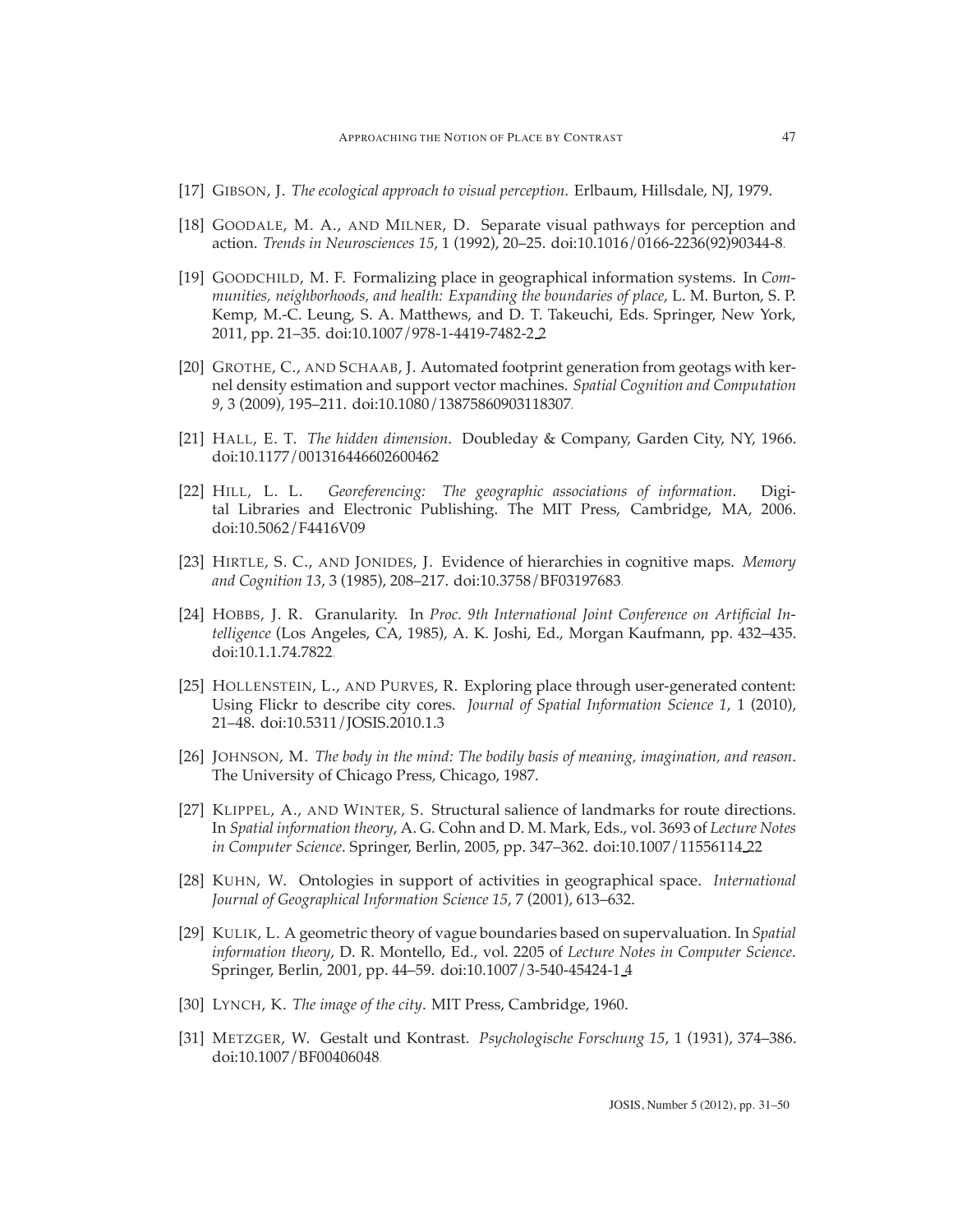- <span id="page-17-5"></span>[32] MISHKIN, M., UNGERLEIDER, L. G., AND MACKO, K. A. Object vision and spatial vision: Two cortical pathways. *Trends in Neurosciences 6* (1983), 414–417. [doi:10.1016/0166-2236\(83\)90190-X.](http://dx.doi.org/10.1016/0166-2236(83)90190-X)
- <span id="page-17-1"></span>[33] MONTELLO, D. R. Scale and multiple psychologies of space. In *Spatial information theory*, A. U. Frank and I. Campari, Eds., vol. 716 of *Lecture Notes in Computer Science*. Springer, Berlin, 1993, pp. 312–321. [doi:10.1007/3-540-57207-4](http://dx.doi.org/10.1007/3-540-57207-4_21) 21.
- <span id="page-17-8"></span><span id="page-17-0"></span>[34] MORISON, B. *On location*. Oxford Aristotle Studies. Clarendon Press, Oxford, 2002.
- [35] NORMAN, D. A. Design rules based on analyses of human error. *Communications of the ACM 26*, 4 (1983), 254–258. [doi:10.1145/360000/358092.](http://dx.doi.org/10.1145/360000/358092)
- <span id="page-17-2"></span>[36] PAWLAK, Z. Rough sets. *International Journal of Computer and Information Sciences 11*, 5 (1982), 341–356. [doi:10.1007/BF01001956.](http://dx.doi.org/10.1007/BF01001956)
- <span id="page-17-11"></span>[37] PLUMERT, J. M., CARSWELL, C., DEVET, K., AND IHRIG, D. The content and organization of communication about object locations. *Journal of Memory and Language 34* (1995), 477–498. [doi:10.1006/jmla.1995.1022.](http://dx.doi.org/10.1006/jmla.1995.1022)
- <span id="page-17-12"></span>[38] PLUMERT, J. M., SPALDING, T. L., AND NICHOLS-WHITEHEAD, P. Preferences for ascending and descending hierarchical organization in spatial communication. *Memory and Cognition 29*, 2 (2001), 274–284. [doi:10.3758/BF03194921.](http://dx.doi.org/10.3758/BF03194921)
- <span id="page-17-7"></span>[39] PRESSON, C. C., AND MONTELLO, D. R. Points of reference in spatial cognition: Stalking the elusive landmark. *British Journal of Developmental Psychology 6* (1988), 378–381. [doi:10.1111/j.2044-835X.1988.tb01113.x.](http://dx.doi.org/10.1111/j.2044-835X.1988.tb01113.x)
- <span id="page-17-9"></span>[40] PYLYSHYN, Z. W. *Things and places: How the mind connects with the world*. The Jean Nicod Lectures. The MIT Press, Cambridge, Massachusetts, 2007.
- <span id="page-17-6"></span>[41] RAUBAL, M., AND WINTER, S. Enriching wayfinding instructions with local landmarks. In *Geographic information science*, M. J. Egenhofer and D. M. Mark, Eds., vol. 2478 of *Lecture Notes in Computer Science*. Springer, Berlin, 2002, pp. 243–259. [doi:10.1007/3-540-45799-2](http://dx.doi.org/10.1007/3-540-45799-2_17) 17.
- <span id="page-17-10"></span><span id="page-17-3"></span>[42] RELPH, E. C. *Place and placelessness*. Pion Ltd., London, UK, 1976.
- [43] RICHTER, K.-F., TOMKO, M., AND WINTER, S. A dialog-driven process of generating route directions. *Computers, Environment and Urban Systems 32*, 3 (2008), 233–245. [doi:10.1016/j.compenvurbsys.2008.02.002.](http://dx.doi.org/10.1016/j.compenvurbsys.2008.02.002)
- <span id="page-17-13"></span>[44] RICHTER, K.-F., WINTER, S., AND RÜETSCHI, U.-J. Constructing hierarchical representations of indoor spaces. In *Tenth International Conference in Mobile Data Management, Workshop on Indoor Spatial Awareness* (Taipei, Taiwan, 2009), Y.- C. Tseng, P. Scheuermann, and R. H. Güting, Eds., IEEE Press, pp. 686–691. [doi:10.1109/MDM.2009.117.](http://dx.doi.org/10.1109/MDM.2009.117)
- <span id="page-17-4"></span>[45] SADALLA, E. K., BURROUGHS, W. J., AND STAPLIN, L. J. Reference points in spatial cognition. *Journal of Experimental Psychology: Human Learning and Memory 6*, 5 (1980), 516–528. [doi:10.1037//0278-7393.6.5.516.](http://dx.doi.org/10.1037//0278-7393.6.5.516)

**[www.josis.org](http://www.josis.org)**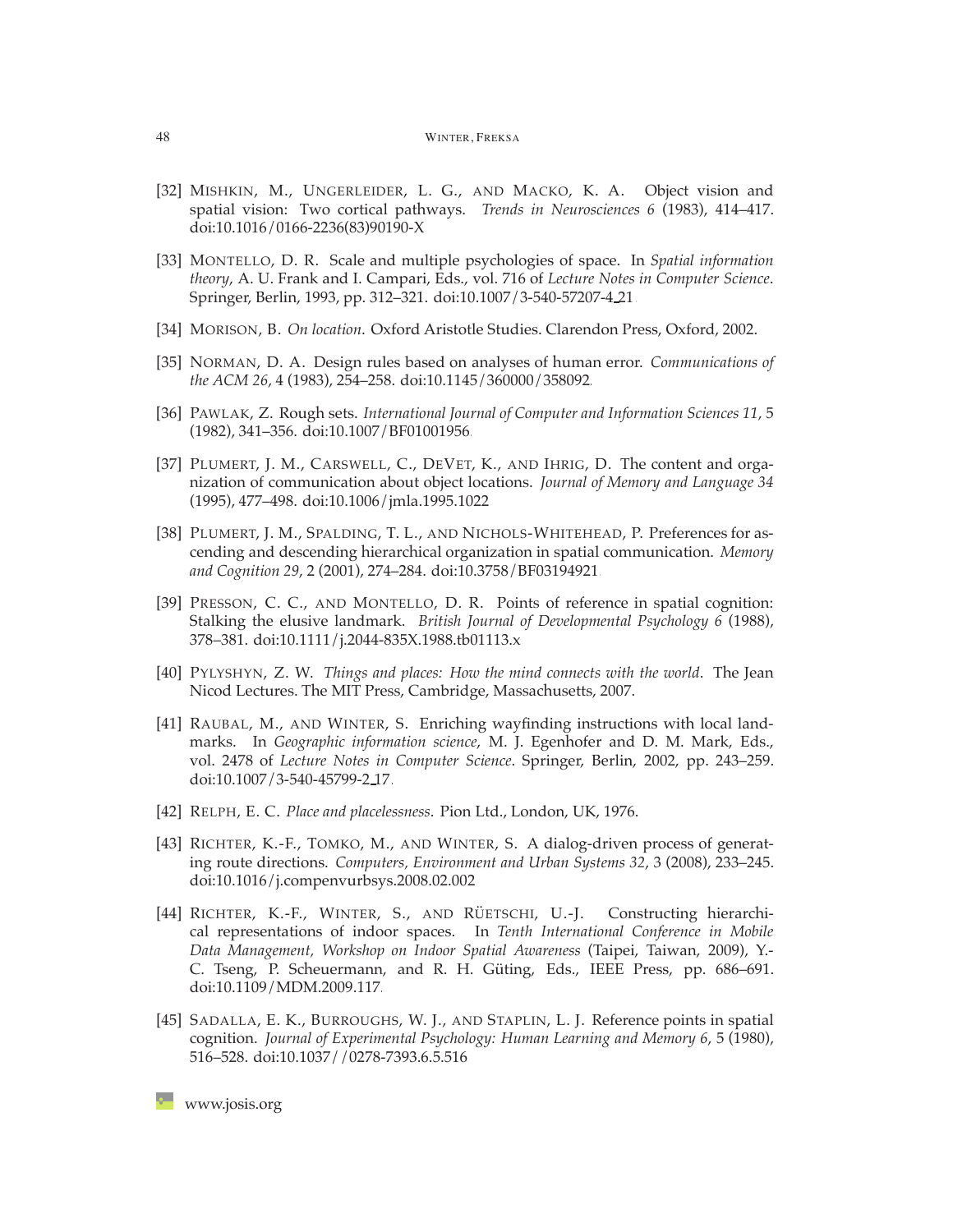- <span id="page-18-9"></span>[46] SCHEIDER, S., AND JANOWICZ, K. Places as media of containment. In *GIScience 2010* (Zurich, Switzerland, 2010).
- <span id="page-18-8"></span>[47] SCHEIDER, S., AND KUHN, W. Affordance-based categorization of road network data using a grounded theory of channel networks. *International Journal of Geographical Information Science 24*, 8 (2010), 1249–1267. [doi:10.1080/13658810903514198.](http://dx.doi.org/10.1080/13658810903514198)
- <span id="page-18-11"></span><span id="page-18-0"></span>[48] SCHELLING, T. C. *The strategy of conflict*. Harvard University Press, Cambridge, Mass., 1960.
- [49] SCHMID, F., AND KUNTZSCH, C. In-situ communication and labeling of places. In *Proc. 6th International Symposium on LBS and TeleCartography* (Nottingham, UK, 2009), M. Jackson, S. Anand, and G. Gartner, Eds.
- <span id="page-18-4"></span><span id="page-18-3"></span>[50] SCHNEIDER, G. E. Two visual systems. *Science 163*, 3870 (1969), 895–902. [doi:10.1126/science.163.3870.895.](http://dx.doi.org/10.1126/science.163.3870.895)
- <span id="page-18-14"></span>[51] SHANON, B. Answers to where-questions. *Discourse Processes 6* (1983), 319–352. [doi:10.1080/01638538309544571.](http://dx.doi.org/10.1080/01638538309544571)
- [52] SIEGEL, A. W., AND WHITE, S. H. The development of spatial representations of large-scale environments. In *Advances in child development and behavior*, H. W. Reese, Ed., vol. 10. Academic Press, New York, 1975, pp. 9–55.
- <span id="page-18-5"></span>[53] SMITH, B., Ed. *Foundations of gestalt theory*. Philosphia Resources Library. Philosophia Verlag, Munich, 1988.
- <span id="page-18-2"></span>[54] SMITH, B., AND MARK, D. M. Do mountains exist? Towards an ontology of landforms. *Environment and Planning B 30*, 3 (2003), 411–427. [doi:10.1068/b12821.](http://dx.doi.org/10.1068/b12821)
- <span id="page-18-10"></span>[55] SORROWS, M. E., AND HIRTLE, S. C. The nature of landmarks for real and electronic spaces. In *Spatial information theory*, C. Freksa and D. M. Mark, Eds., vol. 1661 of *Lecture Notes in Computer Science*. Springer, Berlin, 1999, pp. 37–50. [doi:10.1007/3-540-48384-5](http://dx.doi.org/10.1007/3-540-48384-5_3) 3.
- <span id="page-18-13"></span>[56] SPERBER, D., AND WILSON, D. *Relevance: Communication and cognition*. Basil Blackwell, Oxford, 1986. [doi:10.1017/S004740450001318X.](http://dx.doi.org/10.1017/S004740450001318X)
- <span id="page-18-12"></span>[57] TEMPLE, D. Discussion: The contrast theory of why-questions. *Philosophy of Science 55*, 1 (1988), 141–151.
- <span id="page-18-7"></span>[58] TENBRINK, T. Identifying objects on the basis of spatial contrast: An empirical study. In *Spatial cognition IV: Reasoning, action, interaction*, C. Freksa, M. Knauff, B. Krieg-Brückner, B. Nebel, and T. Barkowsky, Eds., vol. 3343 of *Lecture Notes in Artificial Intelligence*. Springer, Berlin, 2005, pp. 124–146. [doi:10.1007/978-3-540-32255-9](http://dx.doi.org/10.1007/978-3-540-32255-9_8) 8.
- <span id="page-18-6"></span>[59] TENBRINK, T., AND FREKSA, C. Contrast sets in spatial and temporal language. *Cognitive Processing 10*, Supplement 2 (2009), 322–324. [doi:10.1007/s10339-009-0309-4.](http://dx.doi.org/10.1007/s10339-009-0309-4)
- <span id="page-18-1"></span>[60] TOMKO, M., AND WINTER, S. Pragmatic construction of destination descriptions for urban environments. *Spatial Cognition and Computation 9*, 1 (2009), 1–29. [doi:10.1080/13875860802427775.](http://dx.doi.org/10.1080/13875860802427775)